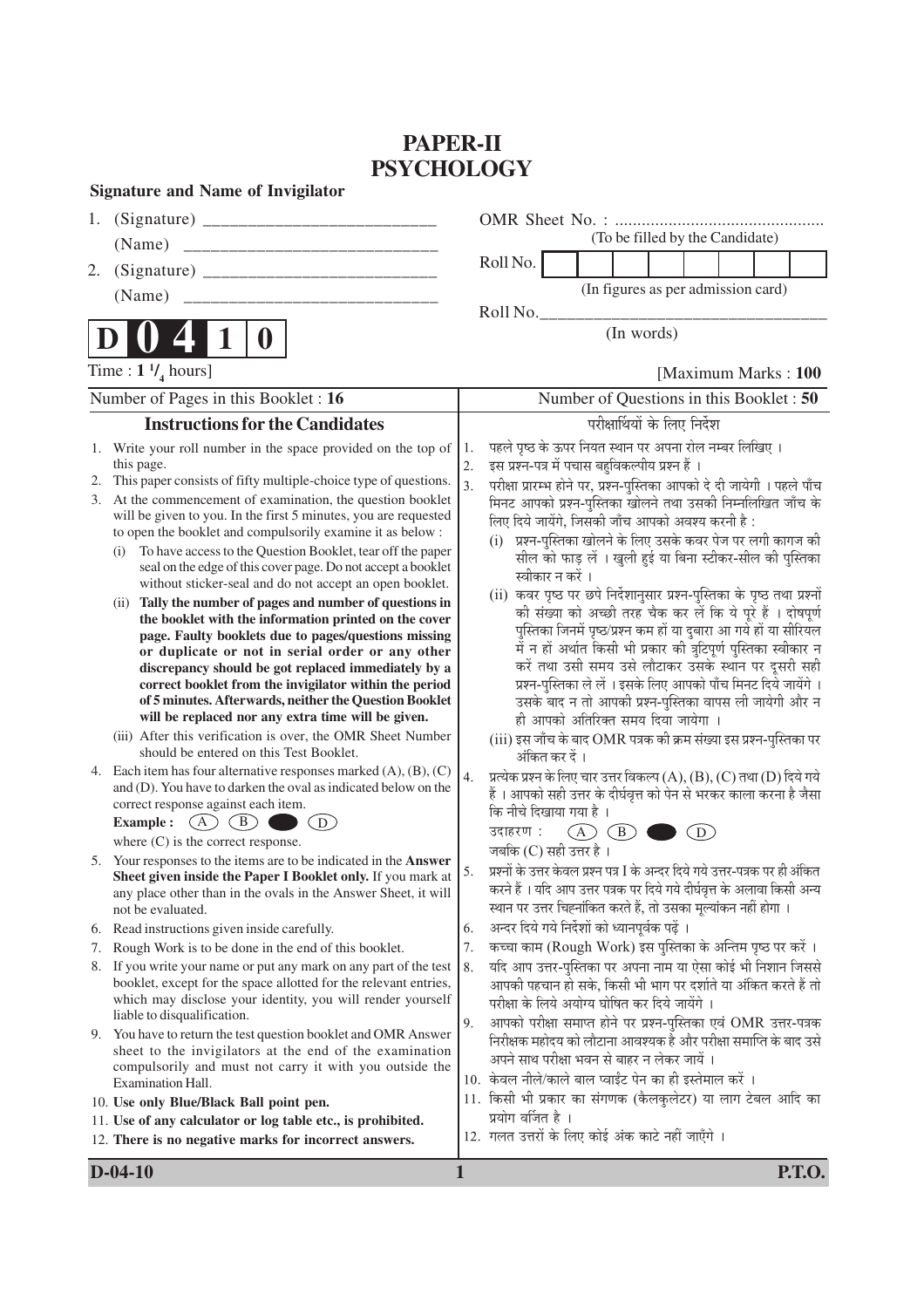#### **PSYCHOLOGY Paper – II**

- **Note :** This paper contains **fifty (50)** objective type questions, each question carrying **two (2)** marks. Attempt **all** the questions. There is only one correct answer in each question.
- **1.** Thurstone's law of comparative judgement is the basis of measurement of
	- (A) Anxiety
	- (B) Aptitude
	- (C) Interest
	- (D) Attitudes
- **2.** According to James-Lange theory of emotions, felt emotions depend upon the
	- (A) activity of lower brain areas
	- (B) perception of bodily changes
	- (C) activity of higher brain processes
	- (D) interpretation of bodily arousal
- **3.** According to Guilford's structure of Intellect Model, number of operations, contents and products are
	- (A)  $4, 5$  and  $6$  (B)  $5, 4$  and  $6$
	- (C) 6, 5 and 4 (D) 5, 6 and 4
- **4.** For creativity what is needed ?
	- (a) Focused recall
	- (b) Identification of problem
	- (c) Contrary recognition
	- (d) Observing specific rules

#### **Codes :**

- $(A)$  (a), (c) and (d)
- (B) (b), (d) and (a)
- $(C)$  (a), (b) and (c)
- (D) (d), (c) and (b)

## **5.** Positron Emission Tomography detects

- (A) metabolism level of injected glucose which is mildly radioactive.
- (B) three dimensional images through non-invasive techniques.
- (C) various parts of brain as depicted by X-ray rotation.
- (D) details of brain pathology through magnetic fields rotated around brain.
- **6.** When will behaviour be most motivated ?
	- (A) Reinforcement has been frequent in the past.
	- (B) Deprivation and drive is high.
	- (C) High desirability of reward.
	- (D) All of the above.
- **7.** Which trait is not a part of Big-five personality traits ?
	- (A) Agreeableness
	- (B) Conscientiousness
	- (C) Openness
	- (D) Self assertiveness

**Paper-II 2 D-04-10**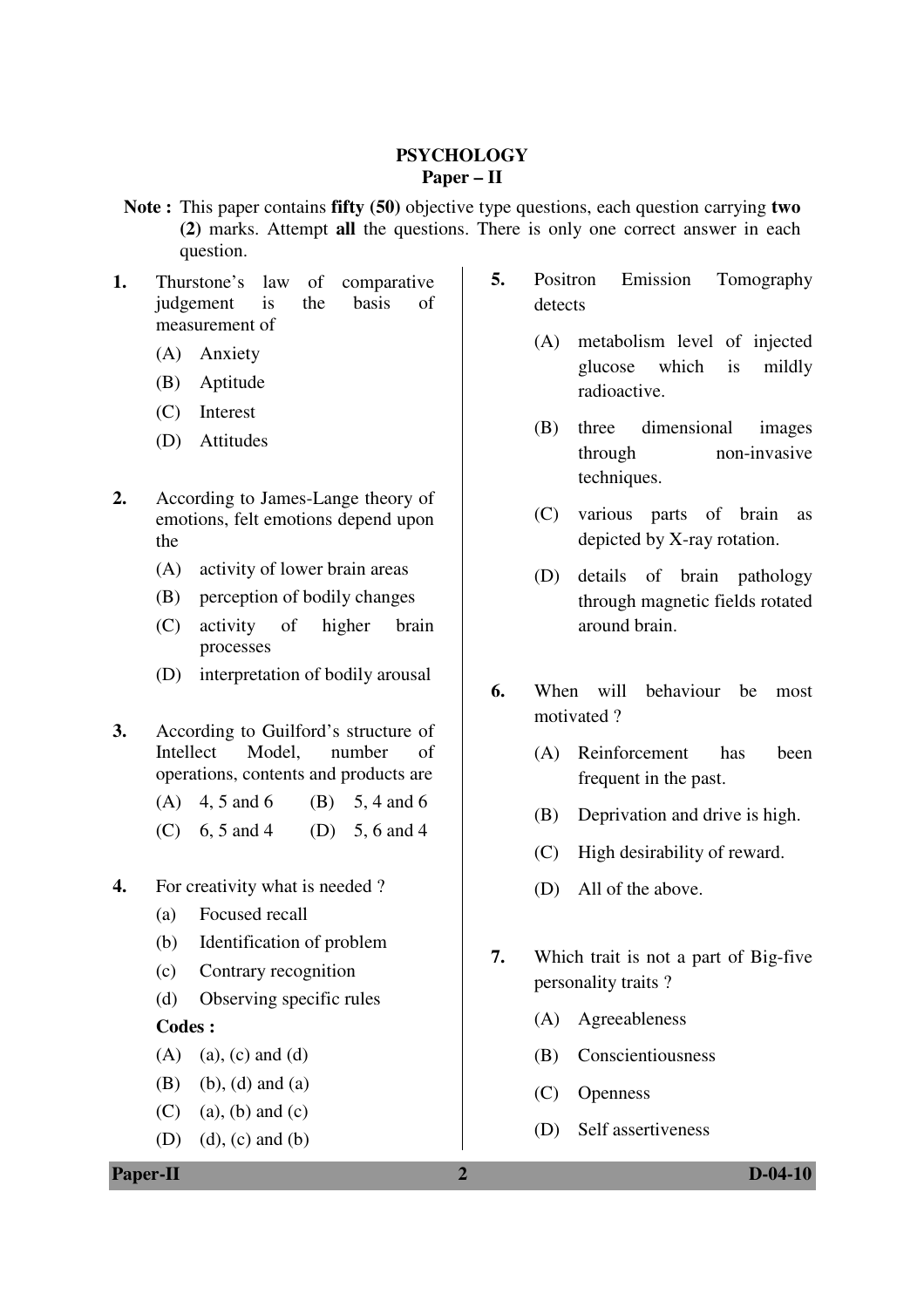## मनोविज्ञान

## प्रश्नपत्र $-$ II

- नोट : इस प्रश्नपत्र में पचास (50) बह-विकल्पीय प्रश्न हैं । प्रत्येक प्रश्न के **दो (2)** अंक हैं । **सभी** प्रश्नों के उत्तर दें । प्रत्येक प्रश्न में केवल एक उत्तर ही सही है।
- थरस्टोन के तुलनात्मक निर्णय का नियम  $1.$ निम्नलिखित के माप का आधार है :
	- $(A)$  चिन्ता
	- अभिक्षमता (B)
	- $(C)$  रुचि
	- (D) अभिवृत्ति
- संवेगों के जेम्स लैंग सिद्धान्त के अनुसार  $2.$ अनभत-संवेग निम्नलिखित पर निर्भर करते हैं:
	- (A) निचले मस्तिष्क क्षेत्रों की गतिविधि
	- दैहिक परिवर्तनों का प्रत्यक्षण  $(R)$
	- ऊपरी मस्तिष्क प्रक्रमों की गतिविधि  $(C)$
	- (D) दैहिक उददोलन का निर्वचन
- गिलफॉर्ड के बुद्धि मॉडल की संरचना के  $3.$ अनुसार, संक्रियाओं, अंतर्वस्तुओं और उत्पादों की संख्या होती है
	- $(A)$  4, 5 और 6
	- (B)  $5, 4$  और 6
	- $(C)$  6.5 और 4
	- (D) 5, 6 और 4
- सुजनात्मकता के लिये किसकी आवश्यकता  $\overline{4}$ . होती है ?
	- $(a)$ केन्द्रित प्रत्याह्वान
	- समस्या की पहचान  $(b)$
	- विपरीतार्थक पहचान  $(c)$
	- विशिष्ट नियमों का पालन करना  $(d)$

## कूट :

- (A) (a), (c) और (d)
- (B) (b), (d) और (a)
- (a), (b) और  $(c)$  $(C)$
- (D) (d), (c) और (b)
- पोजिटोन एमिशन (उत्सर्जन) टॉमोग्राफी  $5<sub>1</sub>$ निम्नलिखित का पता लगाता है :
	- (A) अंत:क्षेपित ग्लुकोस, जो हल्का सा रेडियोसक्रिय है. के चयापचय का स्तर।
	- (B) गैर-इनवेसिव तकनीक के जरिये तीन-आयामी चित्र
	- (C) एक्स-रे घर्णन द्वारा चित्रित मस्तिष्क के विभिन्न भाग
	- (D) मस्तिष्क के चारों ओर घमाये मस्तिष्क विकृति विज्ञान का ब्यौरा
- व्यवहार कब सर्वाधिक अभिप्रेरित होता है ? 6.
	- (A) पर्व में पनर्बलन अक्सर होता था।
	- (B) वंचन और अंतर्नोद
	- (C) पुरस्कार की उच्च वांछनीयता
	- (D) उपर्युक्त सभी
- बिग-फाइव पर्सनलेटी टेटस का हिस्सा कौन सा 7. शीलगुण नहीं है ?
	- (A) अनुकूलता
	- (B) अंतर्भावनाशीलता
	- $(C)$  खुलापन
	- (D) आग्रहिता

3

#### $D-04-10$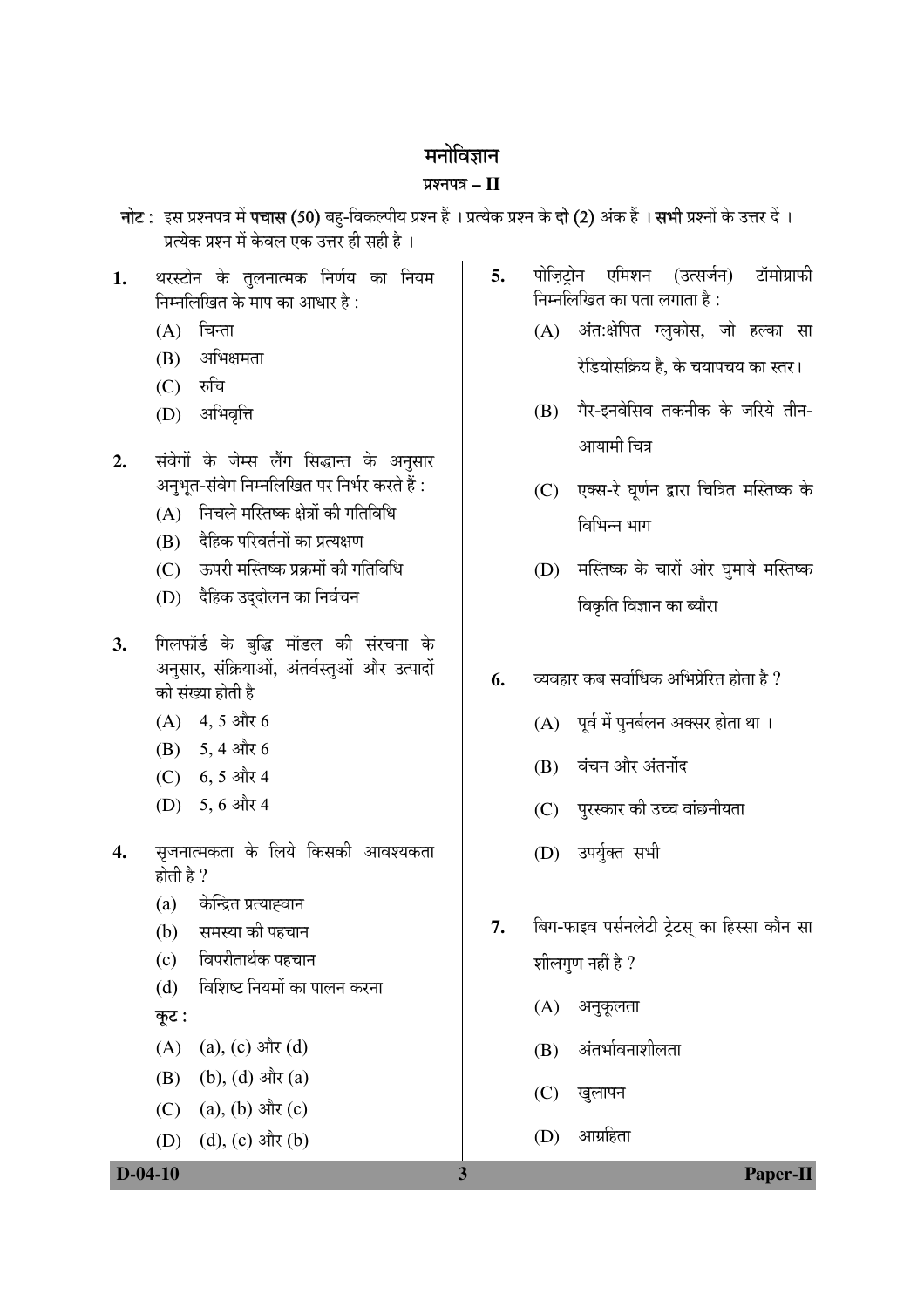| 8.  |               |                  |                       |                      | Match the List $- I$ with List $- II$ :                         |  |    |  |  |
|-----|---------------|------------------|-----------------------|----------------------|-----------------------------------------------------------------|--|----|--|--|
|     |               | $List-I$         |                       |                      | $List-II$                                                       |  |    |  |  |
|     |               |                  | <b>Type of Theory</b> |                      | <b>Focus</b>                                                    |  |    |  |  |
|     |               |                  |                       |                      | (a) Psychoanalysis 1. Childhood<br>experiences                  |  |    |  |  |
|     | (b) Trait     |                  |                       |                      | 2. Relatively<br>enduring<br>characteristics                    |  |    |  |  |
|     |               | (c) Learning     |                       |                      | 3. Potential for<br>growth                                      |  |    |  |  |
|     |               |                  | (d) Humanistic        |                      | 4. Reinforced<br>response                                       |  |    |  |  |
|     | <b>Codes:</b> |                  |                       |                      |                                                                 |  |    |  |  |
|     |               |                  |                       | (a) (b) (c)          | (d)                                                             |  |    |  |  |
|     | $(A)$ 1       |                  | 2                     | $\overline{4}$       | $\overline{3}$                                                  |  |    |  |  |
|     |               |                  | (B) 2 3 4             |                      | $\overline{1}$                                                  |  |    |  |  |
|     | $(C)$ 3       |                  | $\overline{1}$        | 2                    | $\overline{4}$                                                  |  |    |  |  |
|     | $(D)$ 4       |                  | $\overline{2}$        | $\mathbf{1}$         | 3                                                               |  |    |  |  |
| 9.  |               |                  | following abilities?  |                      | According to Piaget, which is the<br>correct order of emergence |  | οf |  |  |
|     | 1.            |                  | Concentration         |                      |                                                                 |  |    |  |  |
|     | 2.            |                  |                       |                      | Propositional thinking                                          |  |    |  |  |
|     | 3.            |                  |                       | Transitive inference |                                                                 |  |    |  |  |
|     | 4.            | reality          | Mental                |                      | representation                                                  |  | of |  |  |
|     | $(A)$ 4       |                  | 2                     | 3                    | $\mathbf{1}$                                                    |  |    |  |  |
|     | $(B)$ 4       |                  | $\mathbf{1}$          | $\mathfrak{Z}$       | $\overline{2}$                                                  |  |    |  |  |
|     | $(C)$ 1       |                  | $\overline{3}$        | $\overline{4}$       | $\overline{2}$                                                  |  |    |  |  |
|     | (D)           | $\mathbf{1}$     | $\overline{4}$        | 3                    | $\overline{2}$                                                  |  |    |  |  |
| 10. |               |                  |                       |                      | The visual field each eye covers is                             |  |    |  |  |
|     |               | $(A) 95^{\circ}$ |                       |                      |                                                                 |  |    |  |  |

- (B) 105°
- $(C)$  130 $^{\circ}$
- (D) 145°

**Paper-II 4 D-04-10**

**11.** Match the List – I with List – II :

|                           | List $-$ I |              |                              | List – H       |                          |  |  |  |
|---------------------------|------------|--------------|------------------------------|----------------|--------------------------|--|--|--|
|                           |            | Researcher   |                              |                | <b>Field of Research</b> |  |  |  |
| (a) Gestalt               |            |              |                              | 1. Pandemonium |                          |  |  |  |
|                           |            |              | (b) Selfridge 2. Isomorphism |                |                          |  |  |  |
| (c) Biederman 3. Apparent |            |              | movement                     |                |                          |  |  |  |
| (d) Wertheimer 4. Geons   |            |              |                              |                |                          |  |  |  |
| Codes:                    |            |              |                              |                |                          |  |  |  |
|                           |            | $(a)$ $(b)$  | (c)                          | (d)            |                          |  |  |  |
| (A) 4                     |            | 3            | 2                            | 1              |                          |  |  |  |
| (B) 2                     |            | $\mathbf{1}$ | $\overline{4}$               | 3              |                          |  |  |  |
| $(C)$ 3                   |            | 2            | $\mathbf{1}$                 | 4              |                          |  |  |  |
| D)                        | 1          | 4            | $\mathcal{D}_{\cdot}$        | 3              |                          |  |  |  |

- **12. Assertion (A) :** Test–Retest is a good method to find reliability of psychometric personality test.
	- **Reason (R) :** Traits are relatively stable in nature.
	- (A) Both (A) and (R) are true, but (R) is not the explanation of (A).
	- (B) (A) is true, but  $(R)$  is false.
	- (C) Both (A) and (R) are true and (R) is the correct explanation.
	- (D) (A) is false, but (R) is true.
- **13.** A situation in which the person is attracted towards two incompatible positive goals at the same time is known as
	- (A) Approach avoidance conflict
	- (B) Approach approach conflict
	- (C) Avoidance avoidance conflict
	- (D) Multiple approach avoidance conflicts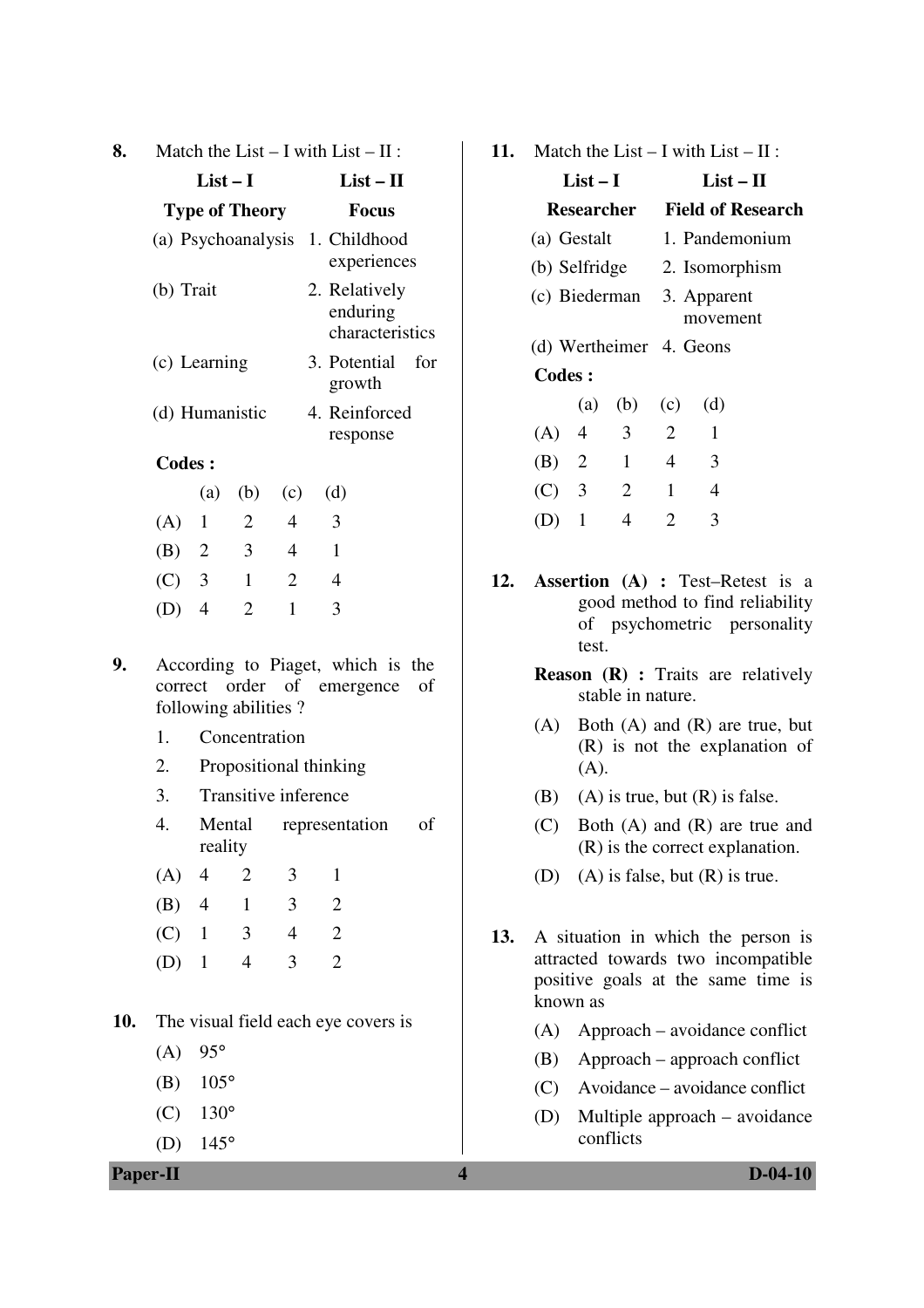सूची – I को सूची – II के साथ सुमेलित करें : 8.

|                | सूची – I        |                         |                | सूची – II                               |  |  |  |  |
|----------------|-----------------|-------------------------|----------------|-----------------------------------------|--|--|--|--|
|                |                 | (सिद्धान्त का प्रकार)   |                | (फोकस)                                  |  |  |  |  |
|                | (a) मनोविश्लेषण |                         |                | 1. बचपन का<br>अनूभव                     |  |  |  |  |
|                | (b) शीलगुण      |                         |                | 2. तुलनात्मक रूप से<br>स्थायी विशेषताएँ |  |  |  |  |
|                | (c) अधिगम       |                         |                | 3. संवृद्धि के लिये<br>संभाव्यता        |  |  |  |  |
| (d) मानवतावादी |                 |                         |                | 4. पुनर्बलित<br>अनुक्रिया               |  |  |  |  |
| कूट :          |                 |                         |                |                                         |  |  |  |  |
|                | (a)             | (b)                     | (c)            | (d)                                     |  |  |  |  |
| (A)            | $\overline{1}$  | 2                       | $\overline{4}$ | 3                                       |  |  |  |  |
| (B) 2          |                 | $\overline{\mathbf{3}}$ | $\overline{4}$ | $\blacksquare$                          |  |  |  |  |
| $(C)$ 3        |                 | $\overline{1}$          | $\overline{2}$ | $\overline{4}$                          |  |  |  |  |
| (D)            | 4               | $\overline{2}$          | 1              | 3                                       |  |  |  |  |
|                |                 |                         |                |                                         |  |  |  |  |

- पियाजे के अनुसार, निम्नांकित योग्यताओं के 9. उद्भव का सही क्रम क्या है ?
	- 1. एकाग्रता
	- उक्ति विषयक चिंतन  $2.$
	- सकर्मक अनुमान 3.
	- वास्तविकता का मानसिक प्रतिरूपण 4.
	- $(A)$  4  $\mathcal{L}$ 3  $\mathbf{1}$
	- (B)  $\overline{4}$  $\mathbf{1}$ 3  $\overline{2}$
	- 3  $\overline{4}$  $\overline{2}$  $(C)$  $\overline{1}$
	- $\overline{3}$  $\overline{2}$  $(D)$  1  $\overline{4}$
- 10. प्रत्येक आँख का दृष्टि क्षेत्र है
	- $(A) 95^{\circ}$
	- $105^{\circ}$ (B)
	- $(C)$  $130^\circ$
	- (D)  $145^{\circ}$

11. सूची - I को सूची - II के साथ सुमेलित करें:

|               | सूची – I      |                |                | सूची – II            |  |  |  |
|---------------|---------------|----------------|----------------|----------------------|--|--|--|
|               | अनुसंधानकर्ता |                |                | अनुसंधान का क्षेत्र  |  |  |  |
| (a) गैस्टाल्ट |               |                |                | 1. पैन्डिमोनिअम मॉडल |  |  |  |
|               | (b) सेलफ्रिज  |                | 2. समाक्रतिकता |                      |  |  |  |
| (c) बायडरमैन  |               |                | 3. प्रकट गति   |                      |  |  |  |
| (d) वरदाईमर   |               |                |                | 4. जिओंन             |  |  |  |
| कूट :         |               |                |                |                      |  |  |  |
|               |               | $(a)$ $(b)$    | (c)            | (d)                  |  |  |  |
| $(A)$ 4       |               | $\overline{3}$ | $\overline{2}$ | 1                    |  |  |  |
| (B) 2         |               | 1              | $\overline{4}$ | 3                    |  |  |  |
| (C)           | 3             | 2              | 1              | 4                    |  |  |  |
| (D)           | $\mathbf{1}$  | 4              | 2              | 3                    |  |  |  |

- अ**भिकथन (A) :** मनोमितिक व्यक्तित्व 12. परीक्षणों की विश्वसनीयता ज्ञात करने के लिये परीक्षण - पुन: परीक्षण सर्वोत्तम विधि है ।
	- **कारण (R) :** शीलगण तलनात्मक रूप से स्थिर प्रकृति के होते हैं ।

#### कूट :

- (A) (A) और (R) दोनों सत्य हैं, परन्तु  $(R)$ ,  $(A)$  की व्याख्या नहीं है।
- (B) (A) सत्य है, परन्तु (R) असत्य है।
- (C) (A) और (R) दोनों सत्य हैं और (R),  $(A)$  की सही व्याख्या है।
- (D) (A) असत्य है, परन्तु (R) सत्य है।
- 13. जब व्यक्ति एक ही समय पर दो असंगत सकारात्मक लक्ष्यों के प्रति आकर्षित होता है. उस स्थिति को क्या कहा जाता है ?
	- (A) पहुँच परिहार द्वंद्व
	- (B) पहुँच पहुँच द्वंद्व

5

- (C) परिहार परिहार द्वंद्व
- (D) बहु पहुँच परिहार द्वंद्व

#### $D-04-10$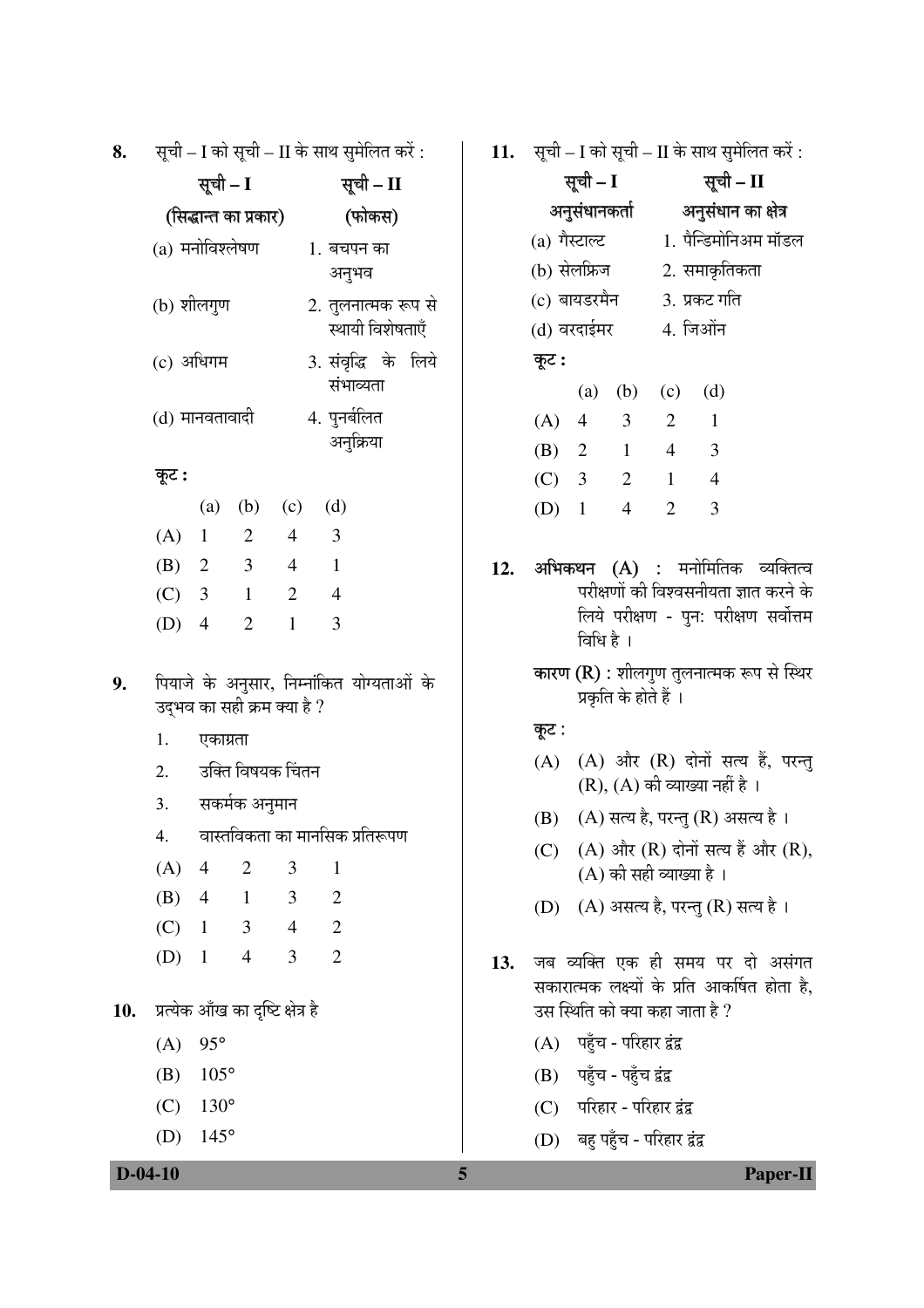| <b>14.</b> Match the List-I with List-II and |
|----------------------------------------------|
| select the correct answer using the          |
| codes given below the lists :                |

| coucs given below the fists. |           |                                            |                         |                |                                 |                                    |  |  |
|------------------------------|-----------|--------------------------------------------|-------------------------|----------------|---------------------------------|------------------------------------|--|--|
|                              | $List-I$  |                                            |                         | $List-II$      |                                 |                                    |  |  |
|                              |           |                                            |                         |                | (a) Two Factor Theory 1. Vernon |                                    |  |  |
|                              | Theory    | (b) Factor Analytic                        |                         |                |                                 | 2. Guilford                        |  |  |
|                              |           | (c) Structure of<br><b>Intellect Model</b> |                         |                |                                 | 3. Charles<br>Spearman             |  |  |
|                              |           | of Intelligence                            |                         |                |                                 | (d) Hierarchical Model 4. Thurston |  |  |
| <b>Codes:</b>                |           |                                            |                         |                |                                 |                                    |  |  |
|                              |           |                                            | (a) (b) (c)             | (d)            |                                 |                                    |  |  |
|                              | $(A)$ 1 4 |                                            | $\overline{\mathbf{3}}$ | $\overline{2}$ |                                 |                                    |  |  |
| (B)                          | 2         | 3                                          | 1                       | 4              |                                 |                                    |  |  |
|                              |           |                                            |                         |                |                                 |                                    |  |  |

|         | (a)            | (V) | (C) | (U) |
|---------|----------------|-----|-----|-----|
| (A)     | $\perp$        | 4   | 3   | 2   |
| (B)     | $\overline{2}$ | 3   | 1   | 4   |
| (C)     | 3              | 4   | 2   | 1   |
| $(D)$ 4 |                | 3   | 1   | 2   |

- **15.** Most sensory information is relayed to the cerebral cortex via
	- (A) Medulla Oblongata
	- (B) Cerebellum
	- (C) Pons
	- (D) Hypothalamus
- **16.** Personality variable that accounts for vulnerability to stress
	- (A) Self-efficacy
	- (B) Hardiness
	- (C) Locus of control
	- (D) Sociability
- **17.** In films & television programmes, principle of visual perception used is
	- (A) Stroboscopic
	- (B) Stereoscopic
	- (C) Binocular parallax
	- (D) Gamma movement
- **18.** If primary reinforcement is given in larger quantity, after few trials, the animal will
	- (A) stop learning
	- (B) learn faster
	- (C) learn with medium speed
	- (D) learn much more than expected
- **19.** Match the List I with List II and select the correct answer using the codes given below :

# $List-I$   $List-II$

- (a) Jensen 1. Tetrad difference
- (b) Spearman 2. Operations
- (c) Guilford 3. Hierarchy
- (d) Vernon 4. Regression Argument
- **Codes :**

|     | (a)            | (b) | (c) | (d) |
|-----|----------------|-----|-----|-----|
| (A) | -1             | 4   | 2   | 3   |
| (B) | 4              | 1   | 2   | 3   |
| (C) | 4              | 1   | 3   | 2   |
| (D) | $\overline{2}$ | 4   | 3   | 1   |

- **20.** Speed of Nerve Impulse is influenced by
	- (A) Number of Dendrites
	- (B) Length of Axon
	- (C) Covering by Myelin Sheath
	- (D) None of the above
- **21.** Which chemical substance is not present in synapse ?
	- (A) Acetylcholine
	- (B) Serotonin
	- (C) Catecholamine
	- (D) Epinephrine

### **Paper-II 6 D-04-10**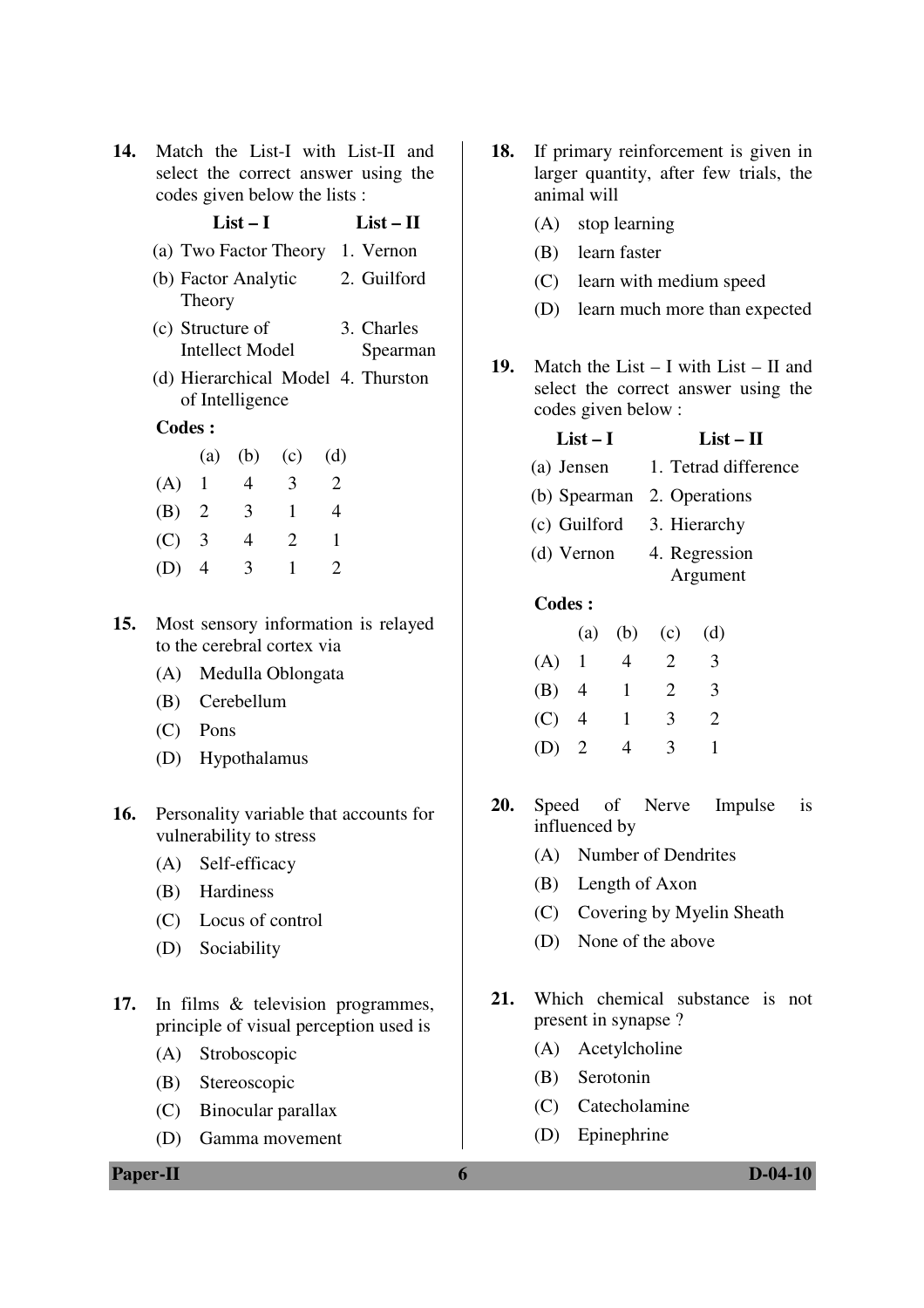| 14.        |                 |                                 |                                                       |                                                                       |                                                        | सूची - I को सूची - II के साथ सुमेलित करें                                                                                                                                  |
|------------|-----------------|---------------------------------|-------------------------------------------------------|-----------------------------------------------------------------------|--------------------------------------------------------|----------------------------------------------------------------------------------------------------------------------------------------------------------------------------|
|            |                 |                                 |                                                       | और नीचे दिये कूटों से सही उत्तर का चयन करें :                         |                                                        |                                                                                                                                                                            |
|            |                 |                                 | सूची – I                                              |                                                                       |                                                        | सूची - II                                                                                                                                                                  |
|            |                 |                                 | (a) दो फैक्टरी सिद्धान्त                              |                                                                       | 1. वरनॉन                                               |                                                                                                                                                                            |
|            |                 |                                 | (b) कारक विश्लेषिक                                    |                                                                       | 2. गिलफॉर्ड                                            |                                                                                                                                                                            |
|            |                 | सिद्धान्त                       |                                                       |                                                                       |                                                        |                                                                                                                                                                            |
|            |                 |                                 |                                                       |                                                                       | (c) बुद्धि मॉडल की संरचना     3.  चार्ल्स<br>स्पीयरमैन |                                                                                                                                                                            |
|            |                 |                                 |                                                       | (d) बुद्धि का सौपानिक मॉडल   4. थर्स्टन                               |                                                        |                                                                                                                                                                            |
|            | कूट :           |                                 |                                                       |                                                                       |                                                        |                                                                                                                                                                            |
|            |                 |                                 |                                                       | (a) (b) (c) (d)                                                       |                                                        |                                                                                                                                                                            |
|            | $(A)$ 1         |                                 | $\overline{\phantom{a}}$                              | $\overline{\mathbf{3}}$                                               | 2                                                      |                                                                                                                                                                            |
|            |                 |                                 | (B) 2 3                                               | $1 \quad 4$                                                           |                                                        |                                                                                                                                                                            |
|            |                 | (C) 3 4                         |                                                       | 2                                                                     | $\overline{1}$                                         |                                                                                                                                                                            |
|            | $(D)$ 4         |                                 | $\overline{3}$                                        | $\overline{1}$                                                        | $\overline{2}$                                         |                                                                                                                                                                            |
| 15.<br>16. | निम्नलिखित है : |                                 | (B) अनुमस्तिष्क<br>(C) सेतु (पोन्स)<br>(D) हाइपोथैलमस | निम्नलिखित के जरिये प्रसारित होती है :<br>(A) स्व-प्रभावोत्पादकता     |                                                        | अधिकांश संवेदी सूचना प्रमस्तिष्कीय वल्कुट को<br>(A) मज्जा दीर्घायत (मैडुला ऑबलॉंगाटा)<br>व्यक्तित्व चर जो व्यथा के प्रति नाजुकपन या<br>अति संवेदनशीलता का कारण बताता है के |
|            |                 | (B) कठोरता<br>(D) मैत्रीपूर्णता | (C) नियन्त्रण का केन्द्र                              |                                                                       |                                                        |                                                                                                                                                                            |
| 17.        | जाता है :       |                                 |                                                       | (A) घूर्णनदर्शी (स्ट्राबोस्कोपी)<br>(B) त्रिविमदर्शी (स्टीरियोस्कोपी) |                                                        | फिल्म एवं टेलीविज़न कार्यक्रमों में, दृष्टि<br>प्रत्यक्षण का निम्नलिखित सिद्धान्त उपयोग किया<br>(C) द्विनेत्री दिशान्तर आभास (बायनोकूलर                                    |
|            |                 | पैरालेक्स)                      |                                                       |                                                                       |                                                        |                                                                                                                                                                            |

 $\overline{7}$ 

 $(D)$  गामा गति

18. प्राथमिक पुनर्बल यदि कुछ परीक्षणों के पश्चात् अधिक मात्रा में दी जाय तो पश्

- (A) सीखना बन्द कर देगा।
- (B) जल्दी सीखेगा ।
- (C) मध्यम गति से सीखेगा।
- (D) अपेक्षा से अधिक सीखेगा।
- 19. सूची I को सूची II के साथ सुमेलित करें .<br>और नीचे दिये कूटों से सही उत्तर का चयन करें :

|               | सूची – I |                                        |                       | सूची – II          |  |  |  |  |
|---------------|----------|----------------------------------------|-----------------------|--------------------|--|--|--|--|
| (a) जेन्सन    |          |                                        |                       | 1. चतुष्क अन्तर    |  |  |  |  |
| (b) स्पीयरमैन |          |                                        |                       | 2. संक्रियाएँ      |  |  |  |  |
| (c) गिलफॉर्ड  |          |                                        | 3. सौपान (या अधिक्रम) |                    |  |  |  |  |
| (d) वरनॉन     |          |                                        |                       | 4. प्रतिश्रयण तर्क |  |  |  |  |
| कूट :         |          |                                        |                       |                    |  |  |  |  |
|               |          |                                        | (a) (b) (c)           | (d)                |  |  |  |  |
| $(A)$ 1       |          | $\overline{4}$                         | $\overline{2}$        | 3                  |  |  |  |  |
| $(B)$ 4       |          | $\overline{1}$                         | 2                     | 3                  |  |  |  |  |
| $(C)$ 4       |          | $\begin{array}{cc} \hline \end{array}$ | 3                     | $\overline{2}$     |  |  |  |  |
| $(D)$ 2       |          | 4                                      | 3                     | 1                  |  |  |  |  |
|               |          |                                        |                       |                    |  |  |  |  |

- 20. स्नायु आवेग की चाल निम्नलिखित द्वारा प्रभावित होती है :
	- $(A)$  वृक्षिकाओं की मात्रा
	- (B) अक्षतन्तु (एक्सॉन)
	- (C) धवल मज्जाच्छद की ऊपरी परत (कवरिंग)
	- (D) उपर्युक्त में से कोई नहीं
- तंत्रिका-कोष संधि (या न्यूरोन संधि) रासायनिक 21. पदार्थ मौजूद नहीं रहता है
	- (A) ऐसिटिलकोलीन
	- (B) सीरोटोनाइन
	- (C) कैटिकोलोमाइन
	- (D) एपिनेफ्रिन

 $D-04-10$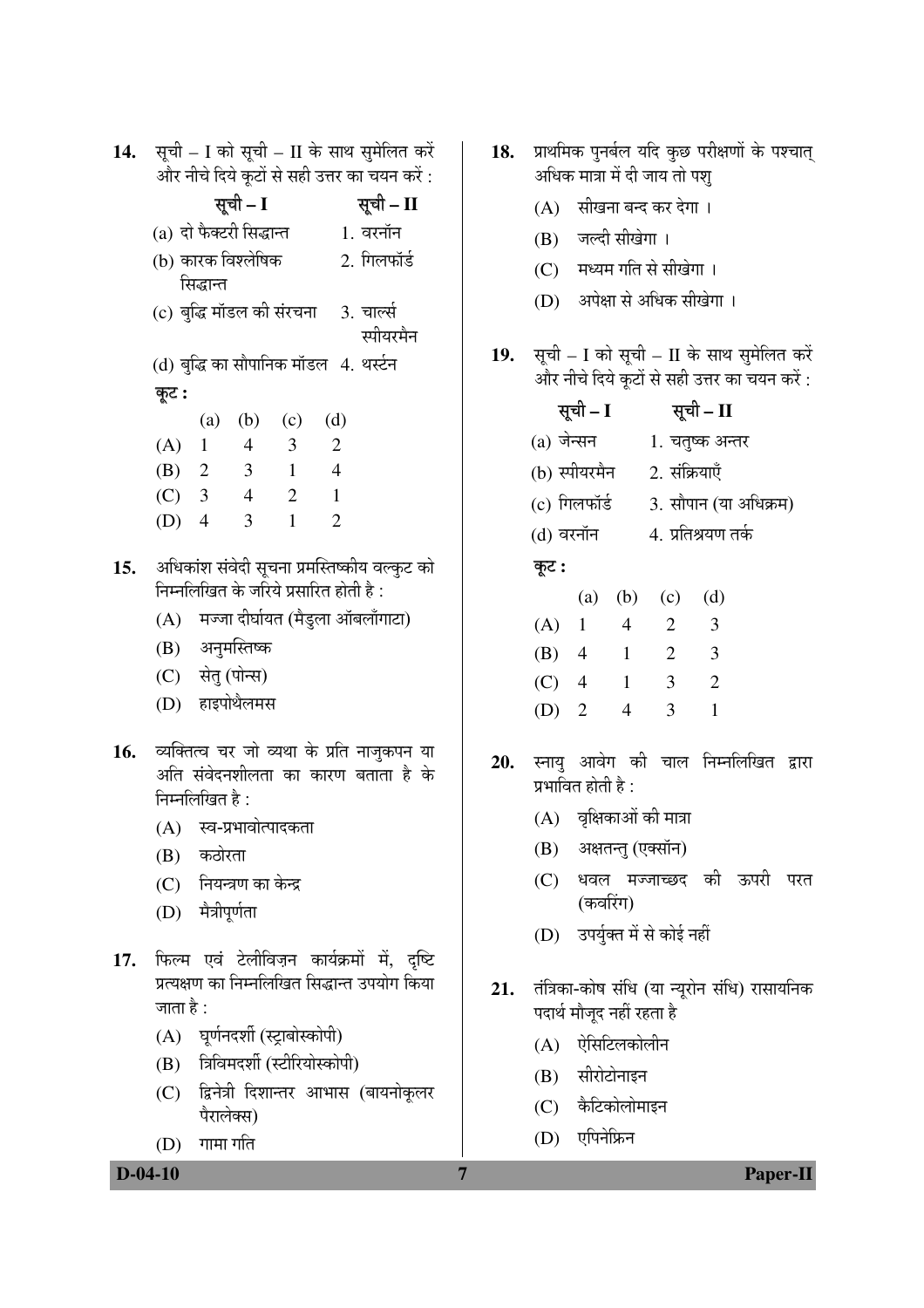| 22. | Match the List $- I$ with List $- II$ :<br>$List - II$<br>$List-I$ |                                |                |                      |                |                                    |
|-----|--------------------------------------------------------------------|--------------------------------|----------------|----------------------|----------------|------------------------------------|
|     |                                                                    |                                |                |                      |                |                                    |
|     |                                                                    |                                |                | (a) Sperling 1. Echo |                |                                    |
|     |                                                                    |                                |                |                      |                | (b) Neisser 2. Working memory      |
|     |                                                                    | (c) Baddeley 3. Visual sensory |                |                      |                |                                    |
|     |                                                                    |                                |                |                      | memory         |                                    |
|     |                                                                    | (d) Bower                      |                |                      |                | 4. Mood dependent                  |
|     |                                                                    |                                |                |                      | memory         |                                    |
|     | <b>Codes:</b>                                                      |                                |                |                      |                |                                    |
|     |                                                                    | (a)                            |                | $(b)$ $(c)$          | (d)            |                                    |
|     | $(A)$ 3                                                            |                                | $\overline{1}$ | 2                    | $\overline{4}$ |                                    |
|     |                                                                    | (B) 2 3                        |                | $\overline{4}$       | $\overline{1}$ |                                    |
|     |                                                                    | (C) 4 2                        |                | $\overline{3}$       | $\overline{1}$ |                                    |
|     | $(D)$ 1                                                            |                                | $\overline{4}$ | 2                    | $\overline{3}$ |                                    |
| 23. |                                                                    |                                |                |                      |                | Personality theory of H.J. Eysenck |

- **23.** Personality theory of H.J. Eysenck does not include one of these
	- (A) Extraversion
	- (B) Neuroticism
	- (C) Psychoticism
	- (D) Openness
- **24.** Arbitrary zero is the characteristic of which scale ?
	- (A) Ratio Scale
	- (B) Ordinal Scale
	- (C) Interval Scale
	- (D) Nominal Scale
- **25.** Parameter is characteristic of
	- (A) the sample
	- (B) the population
	- (C) an individual
	- (D) a test
- **26.** Sensory storage was included in following models of memory :
	- (A) Waugh & Norman, Bower and James
	- (B) Waugh & Norman, Bower and Atkinson-Shiffrin
	- (C) Broadbent, Waugh and Norman and James
	- (D) Murdock, Bower and Atkinson Shiffrin

**27.** In short term memory experiments, when a stimulus is presented visually, it is coded

- (A) Visually
- (B) Auditarily
- (C) Semantically
- (D) All of the above
- **28.** Which of the following motivation is contrasting to the drive reduction goal theories ?
	- (A) Sensation seeking
	- (B) Sexual motivation
	- (C) Hunger
	- (D) Homeostasis
- **29.** The theory of motivation that emphasizes the need to accomplish something :
	- (A) Need Hierarchy Theory
	- (B) ERG Theory
	- (C) Motivator-hygiene Theory
	- (D) Achievement Motivation Theory
- **Paper-II 8 D-04-10 30.** Match the List – I with List – II : **List – I Part of Brain List – II Function** (a) Broca's area 1. Language comprehension (b) Wernicke's arc 2. Balance and motor (c) Cerebellum 3. Production of language (d) Angular gyrus 4. Written language comprehension **Codes :** (a) (b) (c) (d) (A) 3 1 2 4 (B) 2 3 4 1 (C) 1 2 3 4 (D) 4 2 3 1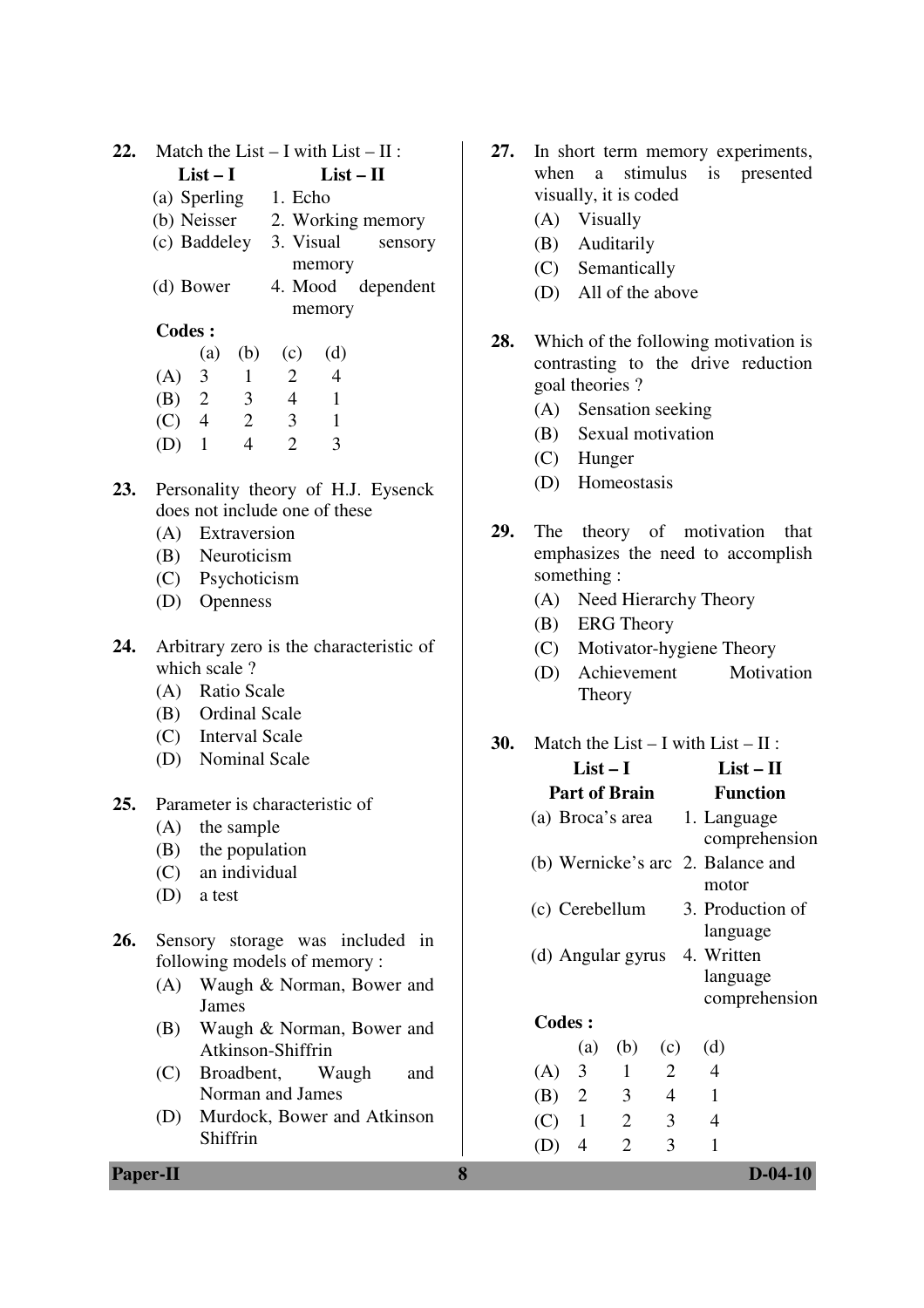22. सूची - I को सूची - II के साथ सुमेलित करें:

|                 | सूची – I |              | सूची – II        |                         |  |  |
|-----------------|----------|--------------|------------------|-------------------------|--|--|
| $(a)$ स्पर्लिंग |          |              |                  | 1. गूँज (प्रतिध्वनि)    |  |  |
| (b) नीस्सर      |          |              | 2. सक्रिय स्मृति |                         |  |  |
| (c) बैडले       |          |              |                  | 3. दृष्टि संवेदी स्मृति |  |  |
| (d) बाउवर       |          |              |                  | 4. मूड आश्रित स्मृति    |  |  |
| कूट :           |          |              |                  |                         |  |  |
|                 | (a)      | (b)          | (c)              | (d)                     |  |  |
| (A)             | 3        | $\mathbf{1}$ | 2                | $\overline{4}$          |  |  |
| (B)             | 2        | 3            | 4                | 1                       |  |  |
| (C)             | 4        | 2            | 3                |                         |  |  |

- $(D)$  1  $\overline{4}$  $\mathcal{D}_{\alpha}$  $\mathcal{Z}$
- 23. एच.जे. आइसेंक का व्यक्तित्व सिद्धान्त निम्नलिखित में से एक को समाविष्ट नहीं करता हे :
	- $(A)$  बहिर्मुखी
	- (B) मन:स्ताप
	- $(C)$  मनोविक्षिप्तता
	- $(D)$  निश्छल
- 24. स्वैच्छाचारी शून्य किस मापनी की विशेषता है ?
	- $(A)$  अनुपात मापनी
	- (B) क्रम सूचक मापनी
	- $(C)$ अंतराल मापनी
	- $(D)$  नामिक मापनी

## $25 \times 10^{-4}$  है

- $(A)$  प्रतिदर्श का लक्षण
- (B) जनसंख्या का लक्षण
- $(C)$  व्यक्ति का लक्षण
- (D) परीक्षण का लक्षण
- 26. सांवेदिक संग्रह को स्मृति के निम्नांकित मॉडलों में सम्मिलित किया गया है :
	- (A) वॉ एवं नॉरमैन, बाउवर और जेम्स
	- (B) वॉ एवं नॉरमैन, बाउवर और एटकिंसन -शिफरिन
	- (C) ब्राडबेंट, वॉ एवं नॉरमैन और जेम्स
	- (D) मर्डोक, बाउवर और एटकिंसन -शिफरिन

 $\boldsymbol{Q}$ 

- 27. अल्पकालिक स्मृति प्रयोगों में, जब उददीपक दृष्टिगत रूप से प्रस्तुत किया जाता है, तो इसे निम्नलिखित रूप से कोडबद्ध किया जाता है :
	- $(A)$  दृष्टिगत रूप से
	- (B) श्रवणात्मक रूप से
	- (C) शब्दार्थत:
	- (D) उपर्युक्त सभी
- 28. निम्नांकित अभिप्रेरणाओं में से कौन सी अंतर्नोद न्यनीकरण लक्ष्य सिद्धान्त से भिन्न है ?
	- (A) संवेदन की चेष्टा
	- (B) लिंगमूलक अभिप्रेरणा
	- (C) भूख
	- (D) समस्थिति
- 29. अभिप्रेरणा का सिद्धान्त जो कुछ गुणयुक्त होने की आवश्यकता पर ज़ोर देता है
	- (A) आवश्यकता अधिक्रम सिद्धान्त
	- (B) ई.आर.जी. सिद्धान्त
	- (C) अभिप्रेरक-स्वच्छता सिद्धान्त
	- (D) उपलब्धि अभिप्रेरणा सिद्धान्त
- 30. सूची I को सूची II के साथ सुमेलित करें :

|                       | सूची – I     |                   |     |  | सूची – II           |
|-----------------------|--------------|-------------------|-----|--|---------------------|
|                       |              | (मस्तिष्क का भाग) |     |  | (प्रकार्य)          |
| (a) ब्रोका का क्षेत्र |              |                   |     |  | 1. भाषा बोध (समझ)   |
| (b) वर्निक का आर्क    |              |                   |     |  | 2. संतुलन और प्रेरक |
| (c) प्रमस्तिष्क       |              |                   |     |  | 3. भाषा की रचना     |
| (d) कोणीय कर्णक       |              |                   |     |  | 4. लिखित भाषा का    |
|                       | (जाइरस)      |                   |     |  | बोध                 |
| कूट :                 |              |                   |     |  |                     |
|                       | (a)          | (b)               | (c) |  | (d)                 |
| $(A)$ 3               |              | $\mathbf{1}$      | 2   |  | $\overline{4}$      |
| (B) 2                 |              | 3                 | 4   |  | 1                   |
| (C)                   | $\mathbf{1}$ | 2                 | 3   |  | 4                   |
| (D)                   | 4            | 2                 | 3   |  | 1                   |

 $D-04-10$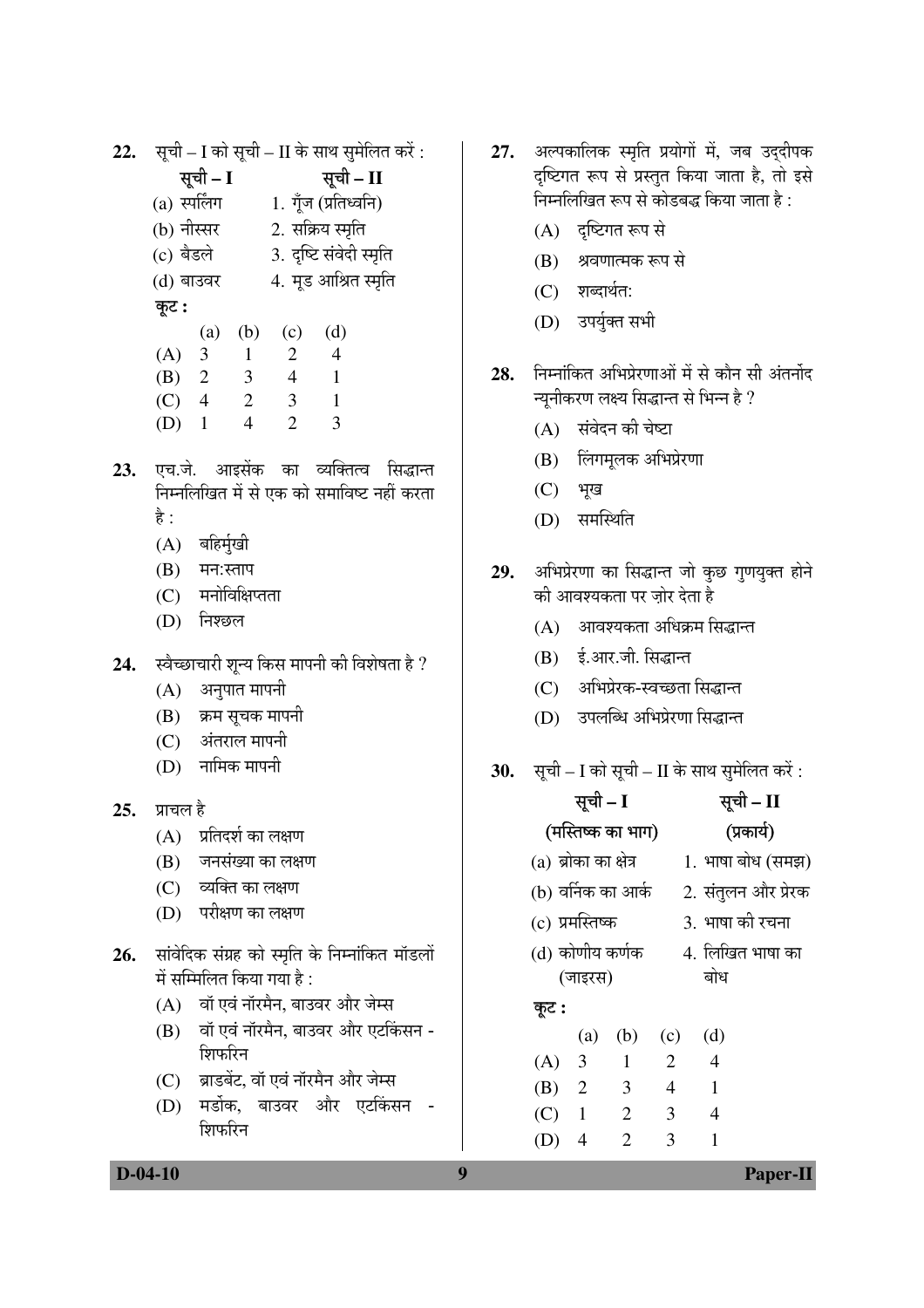- **31.** Which one is not correctly matched ?
	- (A) Osgood : Semantic Differential
	- (B) Likert : Rating Scale
	- (C) Bogardus : Social distance
	- (D) Guttman : Equal-appearing intervals
- **32. Assertion (A) :** Gestalt psychologists provided evidence for problem solving by insight.
	- **Reasoning (R) :** The internal thinking works like explicit trial and error.

**Code :**

- (A) Both (A) and (R) are false.
- (B) Both (A) and (R) are true, but (R) is not the correct explanation of (A).
- $(C)$  (A) is true, but  $(R)$  is false.
- (D) (A) is false, but (R) is true.
- **Paper-II 10 D-04-10 33.** Match the List – I with List – II : **List – I Type of defense mechanism List – II Basic Idea** (a) Isolation 1. Attribution of intentions originated in self to others. (b) Projection 2. No emotional reaction for the event. (c) Rationalization 3. Acceptable reason for unacceptable thought. (d) Sublimation 4. Redirecting tensions **Codes :** (a) (b) (c) (d)  $(A)$  2 1 3 4 (B) 1 4 3 2 (C) 3 2 4 1 (D) 4 3 2 1
- **34.** Culture-Fair Intelligence Test developed by Cattell is a
	- (A) Performance Test
	- (B) Speed Test
	- (C) Power Test
	- (D) None of these
- **35. Assertion (A) :** Perceptual constancy occurs when perception remains same while sensation changes.
	- **Reason (R) : Perceptual constancy** indicates that high level constructive processes are working during perception.

**Code :**

- (A) (A) and (R) both are true and (R) is the correct explanation of  $(A)$ .
- (B) (A) and (R) both are true, but (R) is not the correct explanation of (A).
- $(C)$  (A) is true, but  $(R)$  is false.
- (D) (A) and (R) both are false.
- **36.** Which of the following examples does not reflect inductive reasoning ?
	- (A) Probabilistic conclusions
	- (B) Processes involved in concept formation
	- (C) Heuristics
	- (D) Decision making
- **37.** "Reinforcement will have positive effect on performance." Which type of hypothesis is this ?
	- (A) Null and Directional
	- (B) Alternate and Directional
	- (C) Null and Non-directional
	- (D) Alternate and Non-directional
- **38.** According to Allport, individual's traits are of 3 levels.
	- (A) Cardinal, central and secondary
	- (B) Primary, cardinal and central
	- (C) Central, peripheral and dominant
	- (D) Primary, secondary and central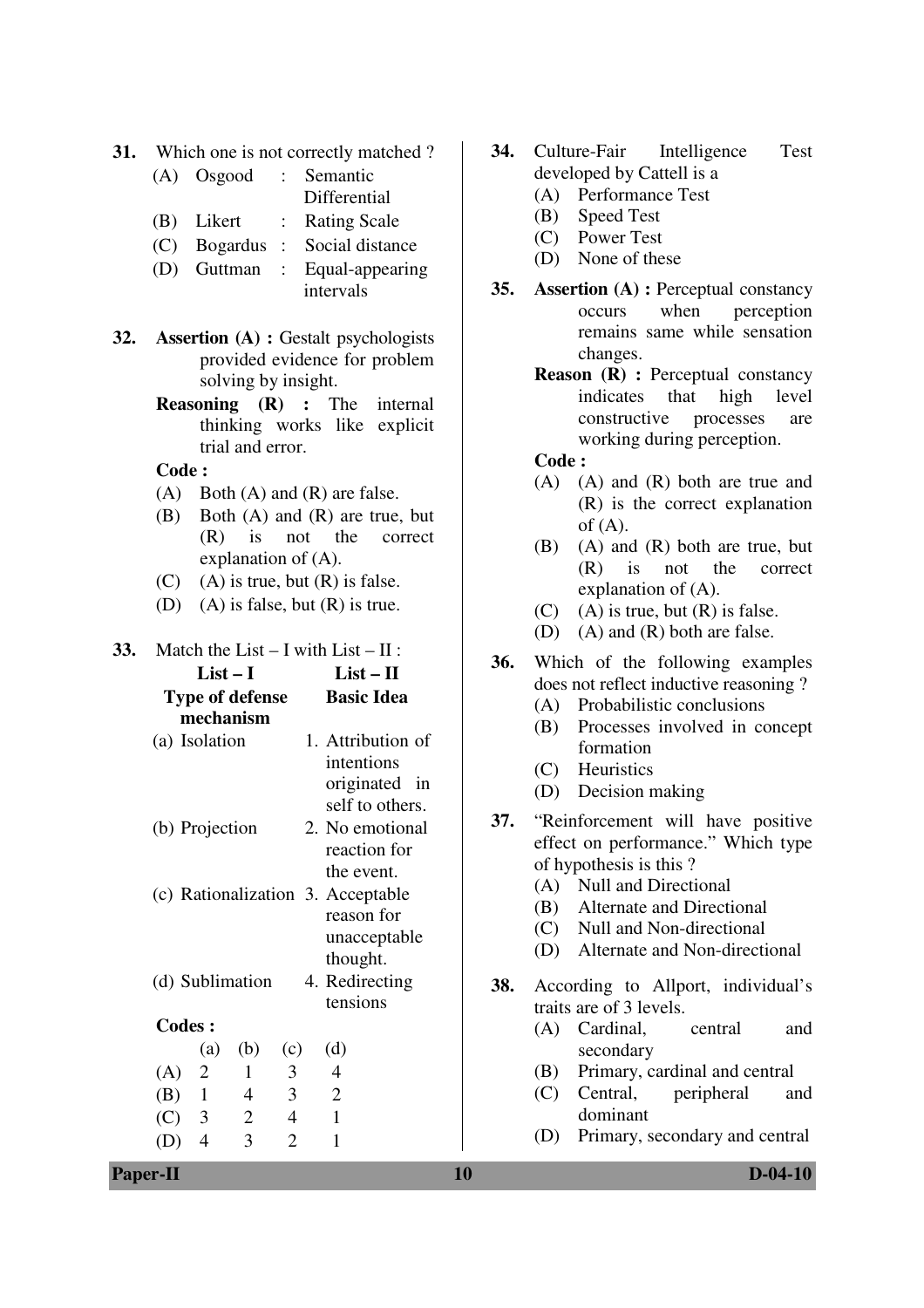|     | $D-04-10$<br>11                                                                    |     | Paper-II                                                                                       |
|-----|------------------------------------------------------------------------------------|-----|------------------------------------------------------------------------------------------------|
|     | 3<br>$\overline{4}$<br>$\overline{2}$<br>(D)<br>1                                  |     | प्राथमिक, गौण और केन्द्रीय<br>(D)                                                              |
|     | $\mathbf{2}$<br>$\mathbf{1}$<br>(C)<br>3<br>$\overline{4}$                         |     | केन्द्रीय, परिधीय और प्राधान्य<br>(C)                                                          |
|     | (B)<br>3<br>$\mathbf{2}$<br>$\mathbf{1}$<br>4                                      |     | प्राथमिक, मौलिक और केन्द्रीय<br>(B)                                                            |
|     | (A)<br>$\overline{2}$<br>3<br>$\overline{4}$<br>$\mathbf{1}$                       |     | मौलिक, केन्द्रीय और गौण<br>(A)                                                                 |
|     | (d)<br>(b)<br>$\left( a\right)$<br>(c)                                             |     | स्तरों के हैं :                                                                                |
|     | कूट :                                                                              | 38. | ॲलपॉर्ट के अनुसार, व्यक्ति के शीलगुण तीन                                                       |
|     | पुन:निदेशन                                                                         |     | वैकल्पिक और गैर-दिशा अभिविन्यास<br>(D)                                                         |
|     | (d) उदात्तीकरण<br>4. तनावों का                                                     |     | निराकरणीय और गैर-दिशा अभिविन्यास<br>(C)                                                        |
|     | कारण                                                                               |     | वैकल्पिक और दिशा अभिविन्यास<br>(B)                                                             |
|     | के लिये स्वीकार्य                                                                  |     | निराकरणीय और दिशा अभिविन्यास<br>(A)                                                            |
|     | 3. अस्वीकार्य विचार<br>(c) युक्तिकरण                                               |     | पड़ेगा'' यह किस प्रकार की परिकल्पना है ?                                                       |
|     | प्रतिक्रिया नहीं                                                                   | 37. | ''पुनर्बलन का निष्पादन पर सकारात्मक प्रभाव                                                     |
|     | कोई संवेगात्मक                                                                     |     | (D) निर्णय लेना                                                                                |
|     | 2. घटना के लिये<br>(b) प्रक्षेपण                                                   |     | अन्वेषणात्मक<br>(C)                                                                            |
|     | पर गुणारोपण                                                                        |     | प्रत्यय निर्माण से जुड़ा प्रक्रम<br>(B)                                                        |
|     | इच्छाओं का दूसरों                                                                  |     | सम्भावित निष्कर्ष<br>(A)                                                                       |
|     | 1. स्वयं में जनित<br>$(a)$ अलगाव                                                   |     | आगमनात्मक तर्कणा को प्रकट करता नहीं है ?                                                       |
|     | का प्रकार)                                                                         | 36. | निम्नांकित उदाहरणों में से कौन सा                                                              |
|     | (रक्षात्मक मनोरचनाओं (मूलभूत विचार)                                                |     | गलत हैं ।                                                                                      |
|     | सूची – I<br>सूची – II                                                              |     | अभिकथन (A) एवं कारण (R) दोनों<br>(D)                                                           |
| 33. | सूची – I को सूची – II के साथ सुमेलित करें :                                        |     | गलत है ।                                                                                       |
|     |                                                                                    |     | अभिकथन $(A)$ सही है, पर कारण $(R)$<br>(C)                                                      |
|     | $(A)$ असत्य है, परन्तु $(R)$ सत्य है।<br>(D)                                       |     | परन्तु कारण (R) अभिकथन (A) की<br>सही व्याख्या नहीं करता ।                                      |
|     | (A) सत्य है, परन्तु (R) असत्य है।<br>(C)                                           |     | अभिकथन एवं कारण दोनों सही हैं,<br>(B)                                                          |
|     | (A) और (R) दोनों सत्य हैं, परन्तु<br>(B)<br>$(R)$ , $(A)$ की सही व्याख्या नहीं है। |     | की सही व्याख्या करता है ।                                                                      |
|     | $(A)$ और $(R)$ दोनों असत्य हैं ।<br>(A)                                            |     | सही तथा कारण $(R)$ अभिकथन $(A)$                                                                |
|     | कूट :                                                                              |     | अभिकथन $(A)$ तथा कारण $(R)$ दोनों<br>(A)                                                       |
|     | त्रुटि के तरह से कार्य करता है ।                                                   |     | कूट :                                                                                          |
|     | <b>कारण (R) :</b> आंतरिक चिंतन सुस्पष्ट प्रयत्न एवं                                |     | के दौरान कार्य कर रहे हैं ।                                                                    |
|     | साक्ष्य प्रदान किया ।                                                              |     | <b>कारण (R) :</b> प्रत्यक्ष सातत्य इंगित करता है कि<br>उच्च स्तरीय रचनात्मक प्रक्रम प्रत्यक्षण |
|     | अंत:दृष्टि द्वारा समस्या समाधान के लिये                                            |     | बदल जाता है।                                                                                   |
| 32. | अभिकथन (A) : गैस्टाल्ट मनोवैज्ञानिकों ने                                           |     | जब प्रत्यक्षण वही रहता है और संवेदन                                                            |
|     |                                                                                    | 35. | अभिकथन (A) : प्रत्यक्ष सातत्य तब होता है                                                       |
|     | वाले अंतराल                                                                        |     | (D) उपर्युक्त में से कोई नहीं ।                                                                |
|     | समान दिखाई पड़ने<br>गट्टमैन<br>(D)<br>$\cdot$                                      |     | (C) शक्ति परीक्षण                                                                              |
|     | सामाजिक दूरी<br>बोगारडस<br>(C)<br>$\mathbb{R}^{\mathbb{Z}}$                        |     | गति परीक्षण<br>(B)                                                                             |
|     | : निर्धारण मापनी<br>लिकर्ट<br>(B)                                                  |     | (A) निष्पादन परीक्षण                                                                           |
|     | : शब्दार्थ विभेद<br>ऑसगुड<br>(A)                                                   |     | परीक्षण निम्नलिखित है:                                                                         |

31. निम्नांकित में से कौन सा सही सुमेलित नहीं है ? | 34. कट्टेल द्वारा विकसित संस्कृति-मुक्त बुद्धि

- त्र
- न<br>न
	- Paper-II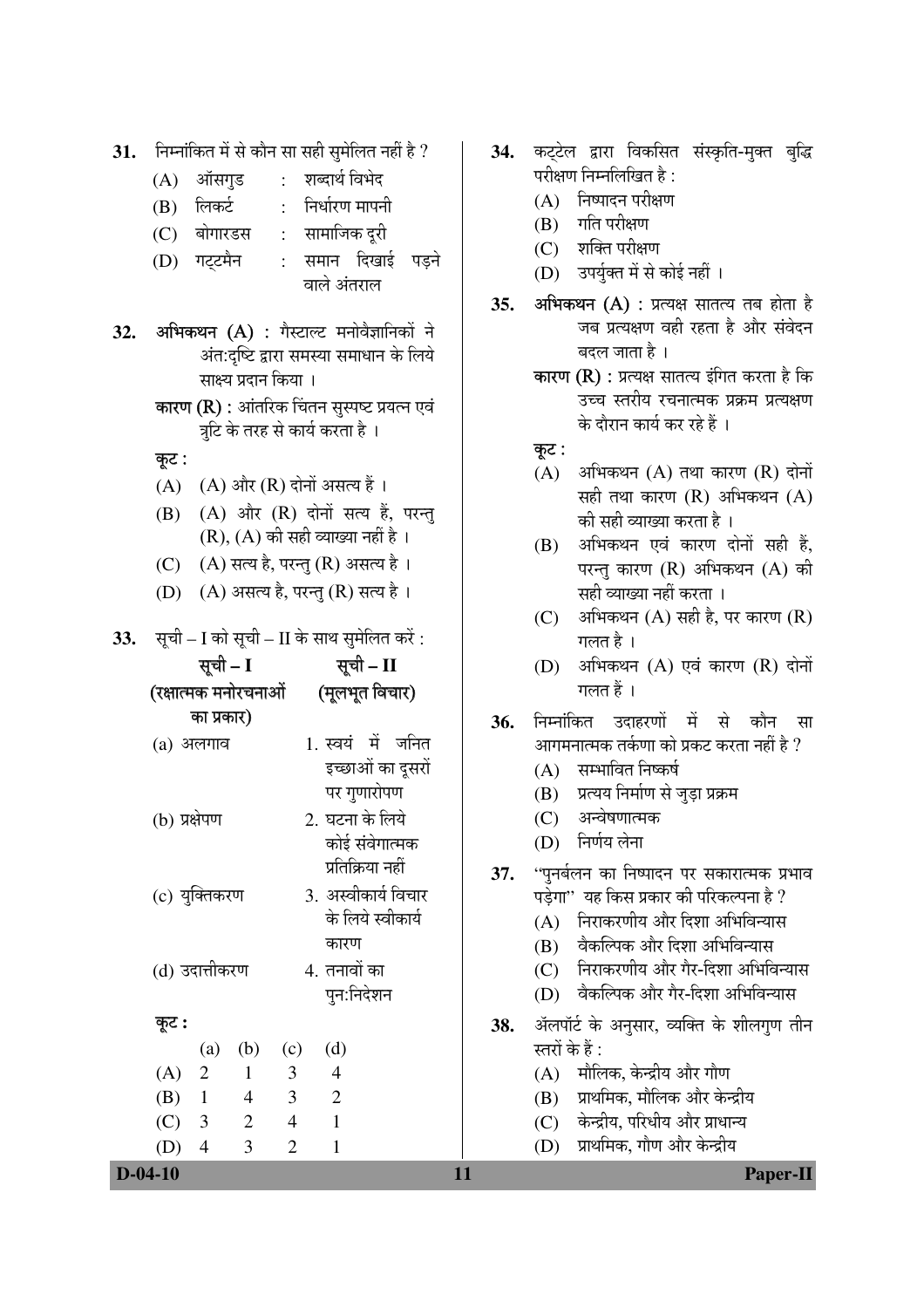- **39.** Which of the following should not be used in cross-cultural studies ?
	- (A) Psychometric tests
	- (B) Projective tests
	- (C) Observations
	- (D) Interviews
- **40.** Which of the following cannot be the necessary characteristic of a creative person ?
	- (A) Prefers complexity
	- (B) Independent in judgement
	- (C) Self assertive
	- (D) Follows rule
- **41.** Given below are two statements, one labelled as Assertion (A) and the other labelled as Reason (R) :
	- **Assertion (A)** : Identical twins raised apart have more similar IQs than non-identical twins raised together.
	- **Reason (R)**: The closer the genetic relationship between two people, the closer their IQ will be.

In the context of the above two statements, which one of the following is correct ?

### **Codes :**

- (A) Both (A) and (R) are true, but (R) is not the correct explanation.
- (B) Both (A) and (R) are true and (R) is the correct explanation.
- $(C)$  (A) is true, but  $(R)$  is false.
- (D) (A) is false, but  $(R)$  is true.
- **42.** Experiment is defined as "observation under controlled conditions". What an experimenter observes ?
	- (A) Changes in Independent Variable
	- (B) Changes in Dependent Variable
	- (C) Changes in Extraneous Variable
	- (D) All of these
- **43.** If delayed retention test is taken after completion of interpolated activity –
	- (a) less retroactive interference will be seen.
	- (b) more retroactive interference will be seen.
	- (c) no proactive interference will be seen.
	- (d) more proactive interference will be seen.
	- (A) (a)  $\&$  (d) (B) (b)  $\&$  (c)
	- (C) (a)  $\&$  (c) (D) (b)  $\&$  (d)
- **44.** The correct order of highest to lowest performance in memory experiments is
	- (A) Recognition, relearning and recall.
	- (B) Relearning, recognition and recall.
	- (C) Recognition, recall and relearning
	- (D) Recall, relearning and recognition
- **45.** Match the List I with List II :
	- **List I List II** (a) Perceptual thinking 1. Abstract thinking (b) Conceptual thinking 2. Insightful thinking (c) Reflective thinking 3. Divergent thinking (d) Creative thinking 4. Concrete thinking

#### **Codes :**

|     | (a)            | (b) | (c) | (d) |
|-----|----------------|-----|-----|-----|
| (A) | $\overline{2}$ | 3   | 4   | 1   |
| (B) | 4              | 3   | 2   | 1   |
| (C) | $\overline{4}$ | 1   | 2   | 3   |
| (D) | 3              | 2   | 1   | 4   |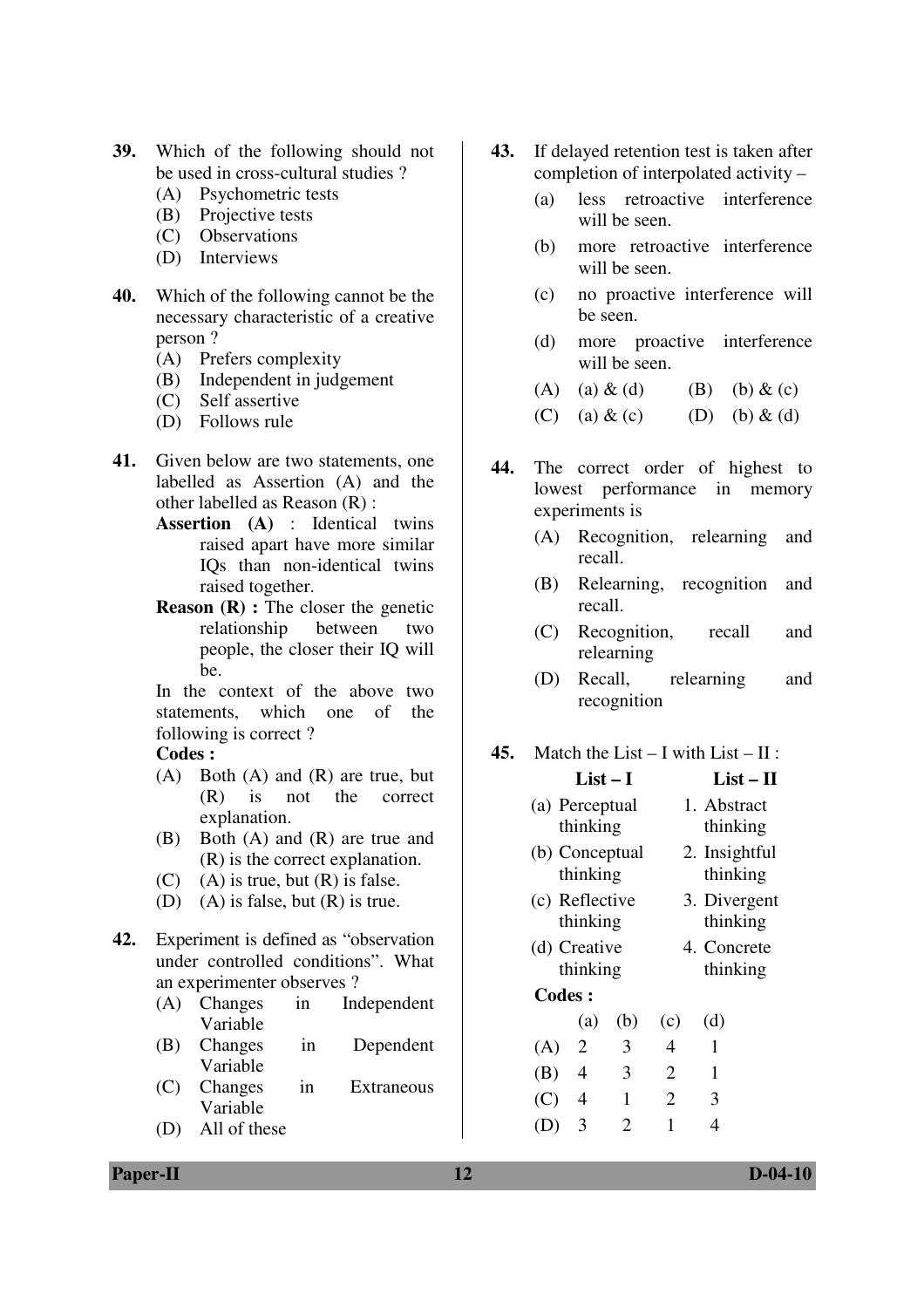- 39. प्रति-सांस्कृतिक अध्ययनों में निम्नांकित में से किसका उपयोग नहीं करना चाहिए ?
	- $(A)$  मनोमितिक परीक्षण
	- (B) प्रक्षेपी परीक्षण
	- $(C)$ प्रेक्षण
	- (D) साक्षात्कार
- सुजनात्मक व्यक्ति की अनिवार्य विशेषता 40. निम्नांकित में से कौन सी नहीं हो सकती है ?
	- $(A)$  जटिलता पसन्द
	- स्वतन्त्र निर्णय (B)
	- स्वाग्रही  $(C)$
	- (D) नियम का पालन
- नीचे दो कथन दिए गए हैं. एक को अभिकथन 41.  $(A)$  और दूसरे को कारण  $(R)$  कहा गया है : अभिकथन (A) : एकसम जुड़वाँ बच्चों, जिनका
	- पालन-पोषण अलग-अलग हुआ हैं, का IQ (आई-क्यु) ज्यादा एक समान होता है, अपेक्षाकृत उन विषम जडवाँ बच्चों के जिनका पालन एक साथ हुआ है ।
	- **कारण (R) :** दो व्यक्तियों के बीच जैविक सम्बन्ध जितना घनिष्ट होता है. उतना ही उनका IQ एक जैसा होता है ।

उपर्युक्त कथनों के संदर्भ में निम्नांकित में से सही उत्तर कौन सा है ?

- कट:
- (A) (A) और (R) दोनों सत्य हैं, परन्तु  $(R)$ ,  $(A)$  की सही व्याख्या नहीं है।
- (A) और (R) दोनों सत्य हैं और (R), (B)  $(A)$  की सही व्याख्या है।
- (C)  $(A)$  सत्य है, परन्तु (R) असत्य है।
- (D) (A) असत्य है, परन्तु (R) सत्य है।
- प्रयोग की परिभाषा ''नियन्त्रित स्थितियों में 42. प्रेक्षण" के रूप में की गई है । एक प्रयोगकर्ता क्या प्रेक्षण करता है ?
	- (A) स्वतन्त्र चर में परिवर्तन
	- (B) आश्रित चर में परिवर्तन
	- (C) बाहरी या विषयेतर चर में परिवर्तन
	- (D) उपर्युक्त सभी
- 43. यदि अंतर्वेशित गतिविधि की समाप्ति के बाद विलम्बित अवधारण (स्मरण) परीक्षण किया जाता है, तो
	- (a) कम पृष्ठोन्मुख अवरोध दिखाई पड़ेगा।
	- (b) ज्यादा पृष्ठोन्मुख अवरोध दिखाई देगा।
	- (c) कोई अग्रोन्मुख अवरोध दिखाई न देगा।
	- (d) ज्यादा अग्रोन्मुख अवरोध दिखाई देगा।
	- $(A)$  (a) और (d)
	- $(B)$  (b) और  $(c)$
	- (a) और (c)  $(C)$
	- (D) (b) और (d)
- 44. स्मृति के प्रयोग में उच्चतम से निम्नतम निष्पादन का सही क्रम है :
	- (A) प्रत्यभिज्ञान, पुन:अधिगम, प्रत्यावाहन
	- (B) पुन:अधिगम, प्रत्यभिज्ञान और प्रत्यावाहन
	- (C) प्रत्यभिज्ञान, प्रत्यावाहन और पुन:अधिगम
	- (D) प्रत्यावाहन, पुन:अधिगम और प्रत्यभिज्ञान
- **45.** सूची I को सूची II के साथ सुमेलित करें:

| सूची – I                                      | सूची - II       |
|-----------------------------------------------|-----------------|
| (a) प्रत्यक्षात्मक चिंतन     1.  अमूर्त चिंतन |                 |
| (b) संप्रत्ययात्मक चिंतन 2. अंतर्दृष्टिमय     |                 |
|                                               | चिंतन           |
| (c) मननात्मक चिंतन                            | 3. अपसारी चिंतन |
| (d) सृजनात्मक चिंतन                           | 4. स्थूल चिंतन  |

## कूट :

13

|       | (a)            | (b)                   | (c) | (d) |
|-------|----------------|-----------------------|-----|-----|
| (A)   | $\overline{2}$ | 3                     | 4   | 1   |
| (B)   | $\overline{4}$ | 3                     | 2   | 1   |
| (C)   | $\overline{4}$ | 1                     | 2   | 3   |
| (D) 3 |                | $\mathcal{D}_{\cdot}$ | 1   | 4   |

 $D-04-10$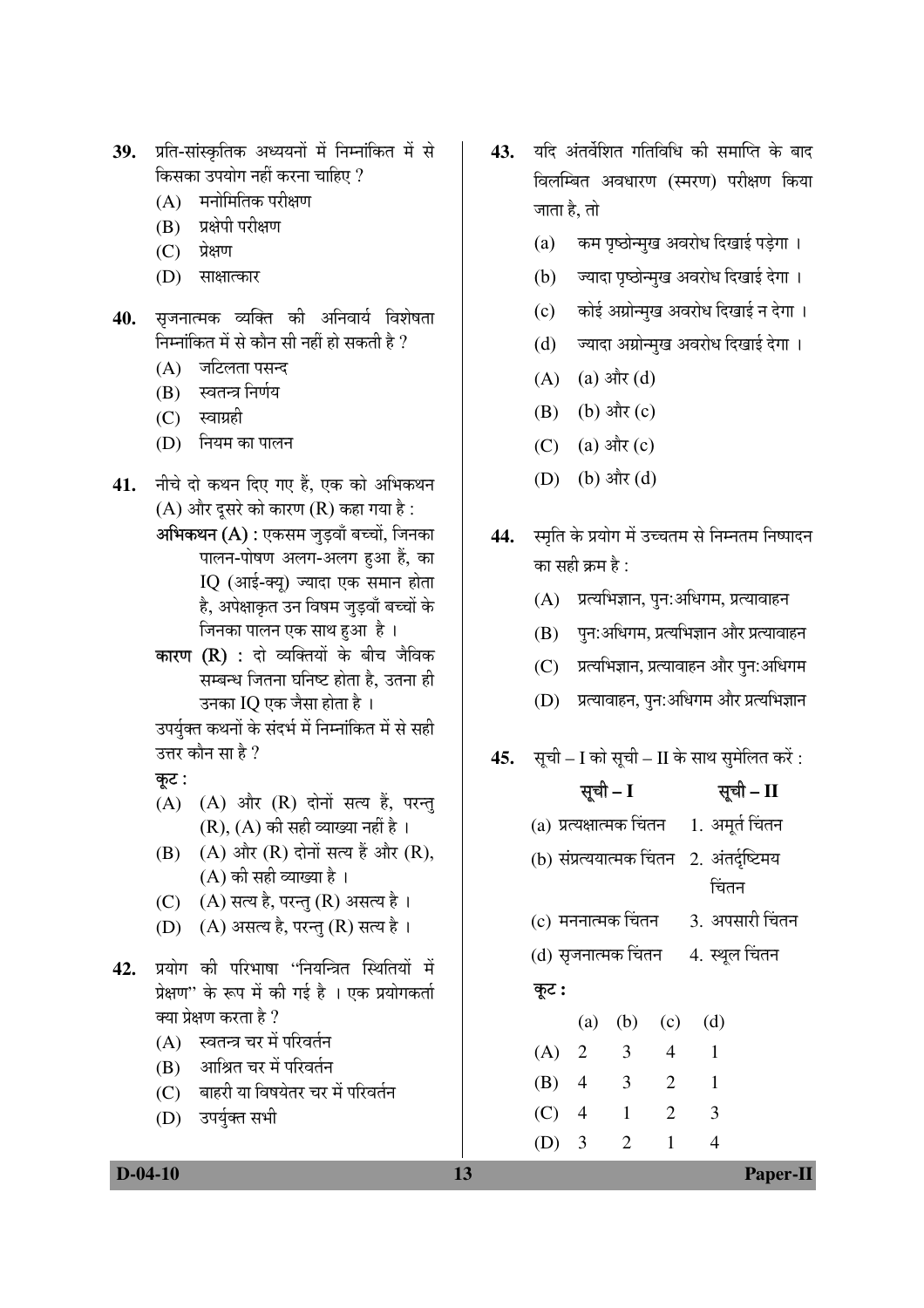|  | 46. Match the List – I with List – II : |  |  |  |  |
|--|-----------------------------------------|--|--|--|--|
|--|-----------------------------------------|--|--|--|--|

|                           | $List-I$                |                                    |                | $List-II$                  |
|---------------------------|-------------------------|------------------------------------|----------------|----------------------------|
|                           |                         | <b>Approaches to</b><br>perception |                | <b>Characteristics</b>     |
| (a) Template<br>matching  |                         |                                    |                | 1. Conceptually<br>driven  |
| (b) Prototype<br>matching |                         |                                    |                | 2. Abstract<br>pattern     |
| (c) Bottom up             |                         |                                    |                | 3. Extremely<br>inflexible |
| (d) Top-down              |                         |                                    |                | 4. Data driven             |
| <b>Codes:</b>             |                         |                                    |                |                            |
|                           | (a)                     | (b)                                | (c)            | (d)                        |
| (A)                       | $\overline{\mathbf{3}}$ | 2                                  | $\overline{4}$ | 1                          |
| $(B)$ 1                   |                         | $\overline{2}$                     | 4              | 3                          |
| $(C)$ 2                   |                         | 1                                  | 3              | 4                          |
| (D)                       | 4                       | 3                                  | 1              | $\mathfrak{D}$             |

- **47. Assertion (A)** : Total variance is equal to the sum of true variance and error variance.
	- **Reason (R) :** True and error components of a score are independent of each other.

#### **Codes :**

- (A) Both (A) and (R) are false.
- (B) Both (A) and (R) are true but (R) is not the correct explanation of (A).
- (C) Both (A) and (R) are true and (R) is the correct explanation.
- (D) (A) is true but  $(R)$  is false.

| 48. | Match the List $- I$ with List $- II$ :                 |                                   |                |                |                                                |                       |  |
|-----|---------------------------------------------------------|-----------------------------------|----------------|----------------|------------------------------------------------|-----------------------|--|
|     |                                                         | List – I                          |                |                | $List-II$                                      |                       |  |
|     |                                                         | Effect                            |                |                | (a) Isolation 1. Free recall                   |                       |  |
|     |                                                         | Effect                            |                |                | (b) Stroop 2. Learning a list<br>uniform items | having all but one    |  |
|     |                                                         | (c) Primacy-<br>Recency<br>Effect |                |                | uniform items                                  | 3. Learning a list of |  |
|     | (d) Recency- 4. Learning a list of<br>Primacy<br>Effect |                                   |                |                | colour names<br>written with                   |                       |  |
|     |                                                         |                                   |                |                |                                                | different colours     |  |
|     | <b>Codes:</b>                                           |                                   |                |                |                                                |                       |  |
|     |                                                         | (a)                               | (b)            | (c)            | (d)                                            |                       |  |
|     | (A) 2                                                   |                                   | $\overline{4}$ | 3              | 1                                              |                       |  |
|     |                                                         | $(B)$ 1 2                         |                | $\overline{4}$ | $\overline{\phantom{a}3}$                      |                       |  |
|     |                                                         | (C) 3 1                           |                | $\overline{2}$ | $\overline{4}$                                 |                       |  |
|     | (D)                                                     | $\overline{4}$                    | 3              | 1              | $\overline{2}$                                 |                       |  |
|     |                                                         |                                   |                |                |                                                |                       |  |

- **49.** Conditioning is explained in terms of :
	- (a) Schedules of Reinforcement
	- (b) Introversion-Extraversion
	- (c) Excitation-Inhibition processes in central nervous system

#### **Code :**

- (A) Only (a) is correct.
- (B) (a) and (b) are correct.
- (C) (a) and (c) are correct.
- (D) (a), (b) and (c) are correct.
- **50.** In which of the following schedules of reinforcement resistance to extinction occurs ?
	- (a) Variable ratio schedule
	- (b) Fixed-ratio schedule
	- (c) Fixed-interval schedule
	- (d) Variable interval schedule **Codes :**
	- (A) (a) and (d) are correct.
	- (B) (a) and (c) are correct.
	- (C) (c) and (d) are correct.
	- (D) (a) and (b) are correct.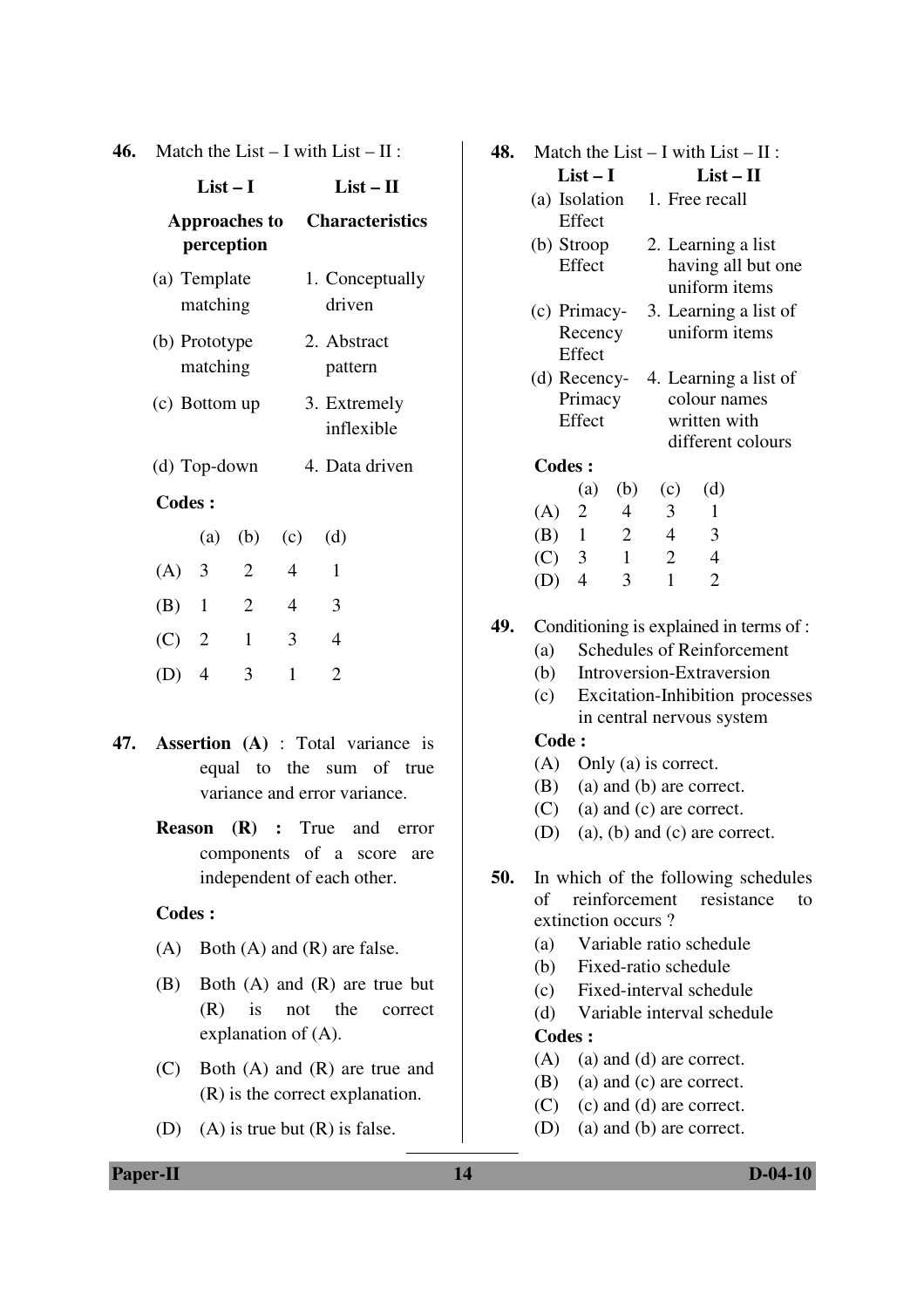**46.** सूची - I को सूची - II के साथ सुमेलित करें:

|                                                 | सूची – I |                       |                         | सूची – II                             |  |  |
|-------------------------------------------------|----------|-----------------------|-------------------------|---------------------------------------|--|--|
|                                                 |          | (प्रत्यक्षण के उपागम) |                         | (विशेषताएँ)                           |  |  |
| (a) साँचे का मिलान                              |          |                       |                         | 1. प्रत्ययात्मक रूप                   |  |  |
|                                                 |          |                       |                         | से आधारित                             |  |  |
| (b) आदि प्ररूप का                               |          |                       |                         | 2. अमूर्त अभिकल्प                     |  |  |
| मिलान                                           |          |                       |                         |                                       |  |  |
| (c) ऊर्ध्वगामी                                  |          |                       |                         | 3. अति अनमनीय                         |  |  |
| (d) अधोगामी                                     |          |                       |                         | 4. प्रदत्त आधारित                     |  |  |
| कूट :                                           |          |                       |                         |                                       |  |  |
|                                                 |          | (a) (b) (c) (d)       |                         |                                       |  |  |
| $(A)$ 3                                         |          | $\overline{2}$        | $4 \quad 1$             |                                       |  |  |
|                                                 |          | (B) $1 \t2 \t4 \t3$   |                         |                                       |  |  |
|                                                 | (C) 2 1  |                       | $\overline{\mathbf{3}}$ | $\overline{4}$                        |  |  |
| $(D)$ 4                                         |          | $\overline{3}$        | 1                       | $\overline{2}$                        |  |  |
| अभिकथन (A) : कुल प्रसरण यथार्थ प्रसरण           |          |                       |                         |                                       |  |  |
|                                                 |          |                       |                         | और त्रुटि प्रसरण के योग के बराबर होता |  |  |
|                                                 | है ।     |                       |                         |                                       |  |  |
| <b>कारण (R) :</b> स्कोर के यथार्थ और त्रुटि घटक |          |                       |                         |                                       |  |  |

कूट :

47.

 $(A)$   $(A)$  और  $(R)$  दोनों असत्य हैं।

एक दूसरे से स्वतन्त्र होते हैं ।

- (B) (A) और (R) दोनों सत्य हैं, परन्तु  $(R)$ ,  $(A)$  की व्याख्या नहीं है।
- (C)  $(A)$  और  $(R)$  दोनों सत्य हैं और  $(R)$ ,  $(A)$  की सही व्याख्या है।
- (D) (A) सत्य है, परन्तु (R) असत्य है।

सूची – I को सूची – II के साथ सुमेलित करें : 48.

- सूची  $\mathbf{I}$ सची –  $II$ (a) अलगाव का 1. स्वतन्त्र स्मरण प्रभाव (b) स्ट्रप प्रभाव 2. एक एकरूप पद को छोड़कर सूची के सब पदों का अधिगम 3. एकरूप पदों की सूची का (c) प्राथमिक-अधिगम आसन्नता प्रभाव (d) आसन्नता . 4. भिन्न रंगों से लिख कॉलर नामों की सूची का प्राथमिकता अधिगम प्रभाव कूट:  $(d)$  $(b)$  $(c)$ (a)  $(A)$  $\overline{4}$ 3  $\mathbf{1}$ 2  $\overline{2}$  $\overline{3}$  $\overline{4}$  $\overline{1}$ (B)  $(C)$  $\mathfrak{Z}$  $\mathbf{1}$  $\mathbf{2}$  $\overline{4}$
- 49. अनुबंधन की व्याख्या निम्नलिखित के सम्बन्ध की जाती है :

 $\mathbf{1}$ 

पनर्बलन की अनुसुचियाँ  $(a)$ 

 $\overline{3}$ 

 $\overline{4}$ 

 $(D)$ 

- अंतर्मुखिता बहिर्मुखिता  $(b)$
- $(c)$ केन्द्रीय तन्त्रिकातन्त्र में उत्तेजन - अवरोध प्रक्रम

 $\overline{2}$ 

## कुट:

- $(A)$  केवल (a) सही है।
- (B) (a) और (b) सही हैं।
- (a) और (c) सही हैं ।  $(C)$
- (a), (b) और (c) सही हैं ।  $(D)$
- पुनर्बलन की निम्नांकित अनुसूचियों में से किसमें 50. विलोपन का प्रतिरोध होता है ?
	- चर अनुपात अनुसूची  $(a)$
	- स्थायी-अनुपात अनुसूची  $(b)$
	- $(c)$ स्थायी-अंतराल अनुसूची
	- $(d)$ चर-अंतराल अनुसूची

कुट:

- (a) और (d) सही हैं ।  $(A)$
- (a) और (c) सही हैं । (B)
- (C) (c) और (d) सही हैं ।
- (D) (a) और (b) सही हैं ।

 $D-04-10$